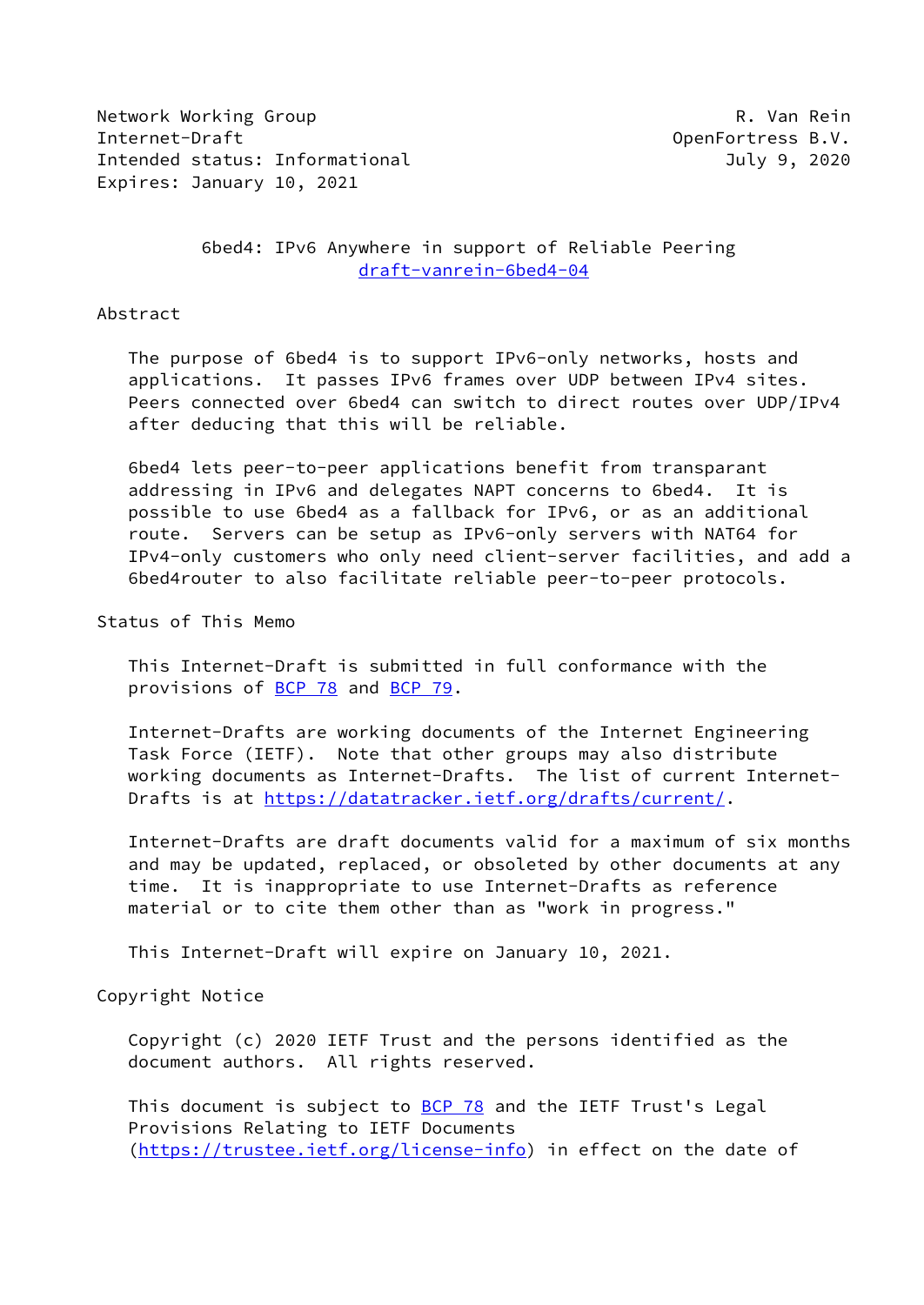Internet-Draft 6bed4 July 2020

 publication of this document. Please review these documents carefully, as they describe your rights and restrictions with respect to this document. Code Components extracted from this document must include Simplified BSD License text as described in Section 4.e of the Trust Legal Provisions and are provided without warranty as described in the Simplified BSD License.

Table of Contents

| 1.   |                                                             |  |  | $\overline{3}$   |
|------|-------------------------------------------------------------|--|--|------------------|
| 2.   |                                                             |  |  | $\overline{3}$   |
| 2.1. |                                                             |  |  | $\overline{3}$   |
|      | 2.2. Protocol Description                                   |  |  |                  |
|      |                                                             |  |  | $\frac{4}{5}$    |
|      | 3. 6bed4 Network Components                                 |  |  | $\underline{6}$  |
| 3.1. | IPv6 Address Validation                                     |  |  | $6 \overline{6}$ |
| 3.2. | Router Solicitation and Advertisement                       |  |  | $\frac{6}{7}$    |
|      |                                                             |  |  |                  |
|      | 3.3.1. Native /64 Prefixes                                  |  |  |                  |
|      | $3.3.2$ . Locally Routed fc00::/7 Prefixes                  |  |  | $\underline{8}$  |
|      | 3.3.3. The 6bed4 fc64::/16 and TBD1::/32 Prefixes           |  |  | $\frac{9}{2}$    |
| 4.   |                                                             |  |  | 10               |
|      |                                                             |  |  | 10               |
| 4.2. |                                                             |  |  | 12               |
| 5.   |                                                             |  |  | 13               |
|      | $5.1.$ 6bed4router Filtering 14                             |  |  |                  |
|      | 5.2. 6bed4router Forwarding 15                              |  |  |                  |
| 5.3. | Combining 6bed4peer and 6bed4router Functions               |  |  | 16               |
|      |                                                             |  |  |                  |
| 7.   |                                                             |  |  |                  |
| 7.1. | Reliable 6bed4router Uplinks 19                             |  |  |                  |
| 7.2. | Probing for Direct Peering 20                               |  |  |                  |
| 7.3. | Sending and Receiving the Seen Flag 20                      |  |  |                  |
| 7.4. |                                                             |  |  |                  |
| 7.5. |                                                             |  |  |                  |
| 7.6. | Differentiation through Peering Policies $\cdots \cdots$ 23 |  |  |                  |
| 7.7. |                                                             |  |  | 24               |
| 7.8. | Benefiting from Adaptive Flags $\ldots$ 25                  |  |  |                  |
| 8.   | Global Routing of TBD1::/32 26                              |  |  |                  |
| 9.   |                                                             |  |  |                  |
|      |                                                             |  |  |                  |
|      |                                                             |  |  |                  |
|      |                                                             |  |  | 29               |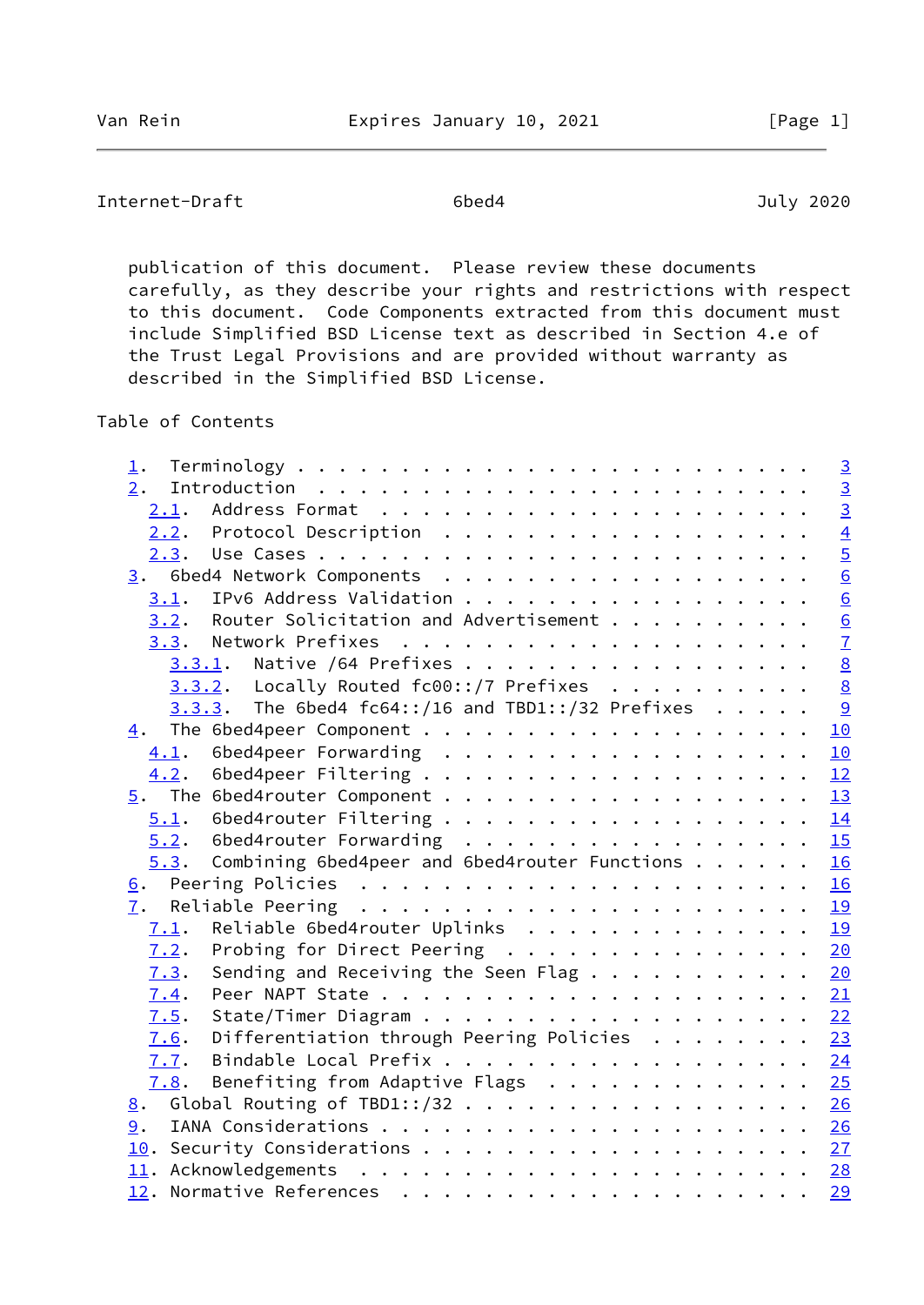Van Rein **Expires January 10, 2021** [Page 2]

<span id="page-2-1"></span>Internet-Draft 6bed4 July 2020

# <span id="page-2-0"></span>[1](#page-2-0). Terminology

 The key words "MUST", "MUST NOT", "REQUIRED", "SHALL", "SHALL NOT", "SHOULD", "SHOULD NOT", "RECOMMENDED", "MAY", and "OPTIONAL" in this document are to be interpreted as described in [RFC 2119 \[RFC2119](https://datatracker.ietf.org/doc/pdf/rfc2119)].

# <span id="page-2-2"></span>[2](#page-2-2). Introduction

Several tunnels for IPv6 have been proposed [\[RFC7059](https://datatracker.ietf.org/doc/pdf/rfc7059)]; the novelty of 6bed4 is that it allows the assumption that IPv6 is everywhere; not only can it be implemented for hosts or networks, but even inside an application. As a result, application developers can rely on transparant IPv6 addressing, even when their code is distributed over a network that may include IPv4-only users. Currently unsupported use cases such as SIP/RTP, direct file transfer and other peer-to peer protocols can benefit from the relative simplicity of this model and the knowledge that traffic either transfers directly between peers, or reflects through a relay of the user's choosing.

 To carry IPv6 anywhere, 6bed4 transports it as a UDP payload, contained in UDP/IPv4. The UDP port and IPv4 address are derived from the IPv6 address on sending, and validated to match upon arrival. This means that much of the 6bed4 infrastructure can be stateless, like a router. In addition, IPv4 attackers are still traceable when they use 6bed4 to step up to IPv6.

 The 6bed4 network consists of any number of 6bed4peers running IPv6 applications and usually a 6bed4router that defines a prefix under which it reliably connects peers, and through which it may route to and from native IPv6 addresses. To optimise routing, one 6bed4peer may choose to access multiple 6bed4routers, but automatic detection of crossover between 6bed4peers under different 6bed4routers is also possible.

# <span id="page-2-3"></span>[2.1](#page-2-3). Address Format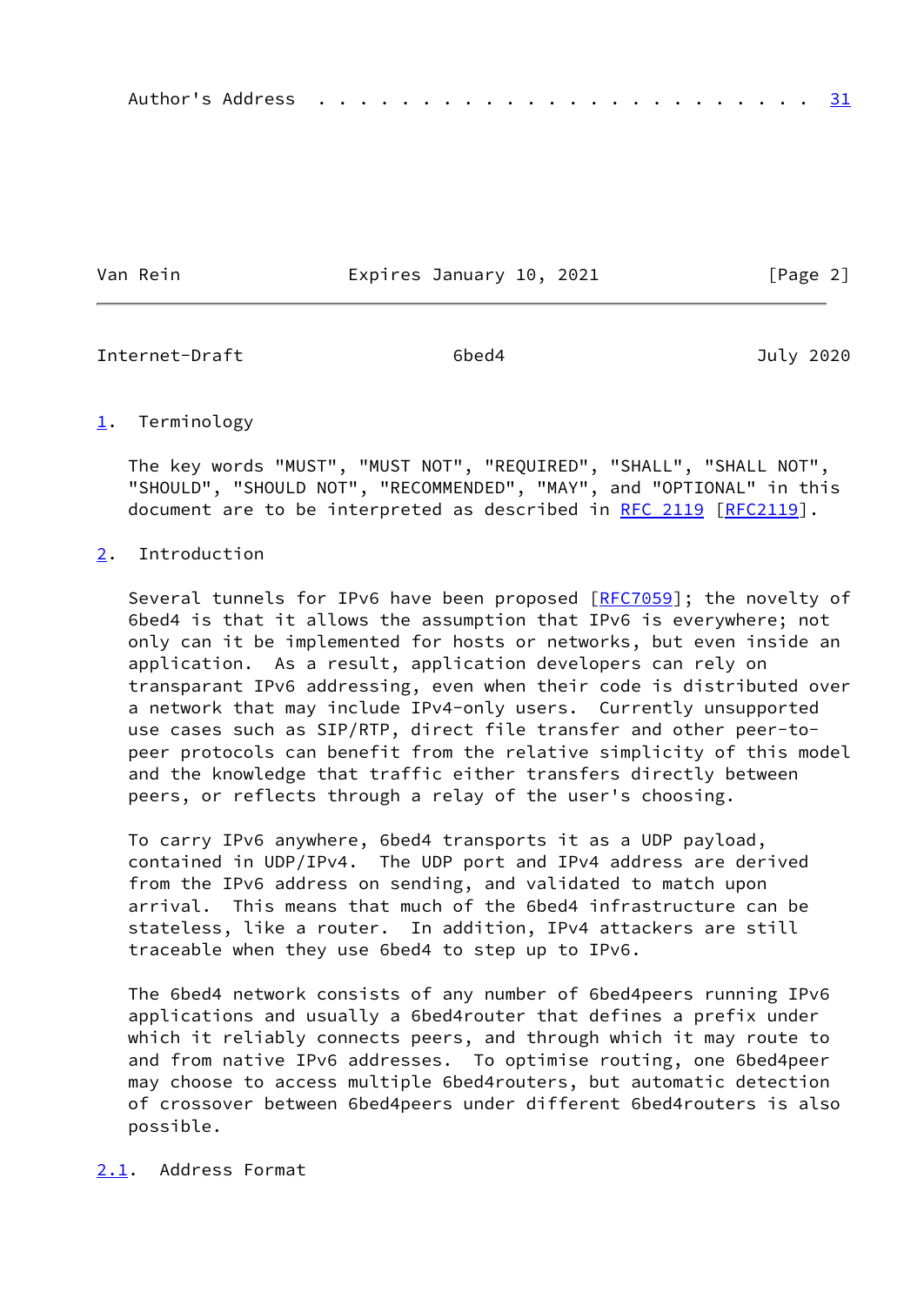The structure of a 6bed4 address may involve a specialised top half structure in the /64 prefix and/or a specialised bottom half structure following it. The format of a 6bed4 address with both specialised parts is:

| 32 bits | 32 | 50 | 14 | +----------+---------------------+-------------------------+-------+ | prefix | 6bed4router address | direct 6bed4peer address| lanid | +----------+---------------------+-------------------------+-------+

 Whether the top half is a 6bed4 address depends on the prefix. The prefix TBD1::/32 globally defines a 6bed4 address, and supports

Van Rein **Expires January 10, 2021** [Page 3]

<span id="page-3-1"></span>Internet-Draft 6bed4 July 2020

 routing across the Internet. Prefixes fc64:<netid>::/32 for any <netid> are interpreted as 6bed4 addresses when they occurs on the 6bed4 network, but this interpretation cannot be generally prescribed. These /32 prefixes permit the interpretation of the top half, where bits 32..64 hold the IPv4 address of a 6bed4router that can further relay the traffic. Any IPv6 router may pass TBD1::/32 by forward the IPv6 packet over UDP/IPv4 to port TBD2 and the address in the IPv6 top half.

 Any /64 prefix that is a destination address on the 6bed4 network must adhere to this format for the lower half. These are prefixes announced by 6bed4router and 6bed4peer components, extended to a /114 in a Router Advertisement and having the L and A flags set. Traffic with a 6bed4peer source address never came from a routed backend, so source addresses arriving over direct peering instead of from a subscribed-to 6bed4router can also be considered to have a 6bed4 lower half. This lower half contains the IPv4 address and UDP port, as observed by an addressed party.

# <span id="page-3-0"></span>[2.2](#page-3-0). Protocol Description

 The role of a 6bed4router is to be the defining home for one /64 prefix and potentially connect to other IPv6 addresses. It binds a UDP socket to a static IPv4 address and the standard UDP port TBD2.

 Every 6bed4peer opens a UDP socket and is identified by one or more external pairs of an IPv4 address and UDP port. The UDP socket is seen as a /64 prefix, usually obtained from a 6bed4router, extended into to as many /114 prefixes as the 6bed4 network has external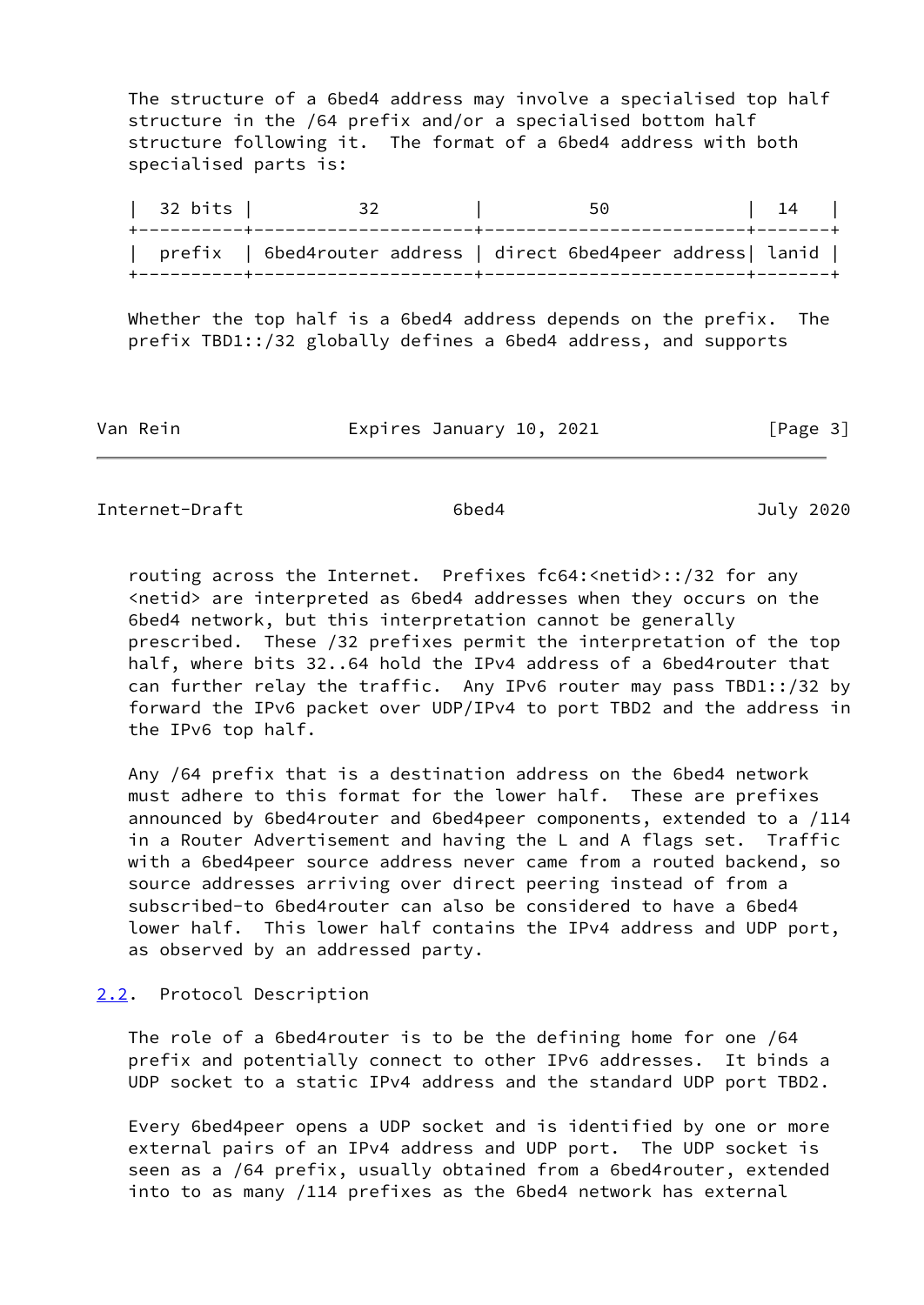address/port pairs for its UDP/IPv4 socket.

 When a 6bed4peer desires to run under the /64 prefix of a given 6bed4router, it sends a Router Solicitation to its UDP/IPv4 address. The response is an initial Router Advertisement that offers a /114 prefix, consisting of the /64 of the 6bed4router externded with the UDP/IPv4 address of the 6bed4peer, as observed by the 6bed4router. This /114 must be used as the source address in future communications with that 6bed4router. A 6bed4peer sends Keepalive messages to keep the NAPT mapping towards the 6bed4router open as a reliable bidirectional routing path.

 When attempting direct peering, the UDP/IPv4 destination address of a remote 6bed4peer is collected from its /114 and a direct UDP/IPv4 message is attempted. This may or may not succeed, so the initial attempt is usually a Probe that may result in a future report of a Seen flag. In reliable modes of operation, the initial traffic is sent through the 6bed4router until it learns that direct peering is

| Van Rein | Expires January 10, 2021 | [Page 4] |
|----------|--------------------------|----------|
|          |                          |          |

<span id="page-4-1"></span>Internet-Draft 6bed4 July 2020

 possible; more agressive but less reliable peering policies are defined as alternatives.

 Traffic on the 6bed4 network is validated to hold an IPv6 source address with a lower half mentioning the source UDP/IPv4 address. Failure to match rejects the message with a corrective Router Advertisement in return. This allows a 6bed4peer to communicate directly with any 6bed4peer, and to learn of another external UDP/ IPv4 address for its UDP socket in relation to other network components.

## <span id="page-4-0"></span>[2.3](#page-4-0). Use Cases

 The 6bed4peer can be run for a network, a machine or even a single application. It can add IPv6 to any machine that supports IPv4, whether it already supports IPv6 or not.

 The 6bed4router can share a /64 prefix to any number of 6bed4peer nodes. It may offer additional routes to network regions that can route back to this /64 prefix, including an offering of a default route if the shared prefix is globally routable.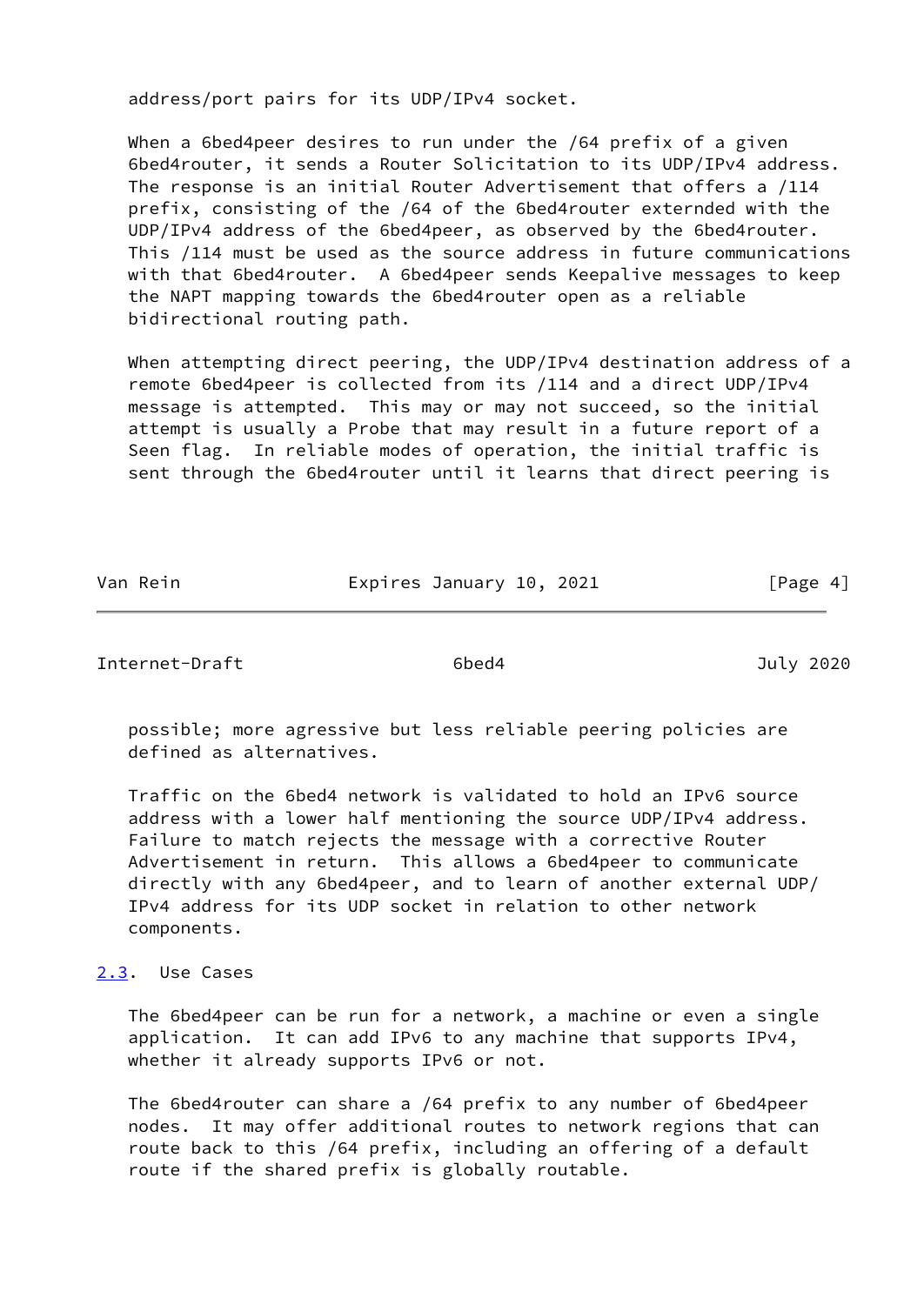Applications may benefit from the certainty that IPv6 is available, especially when they run their own 6bed4 network. They would normally want to connect to a 6bed4router at its specified IPv4 address and UDP port TBD2 and obtain a /114 prefix holding their own IPv4/UDP address. The final 14 lanid bits allow a range of addresses to divide as the 6bed4peer sees fit.

 Peer-to-peer applications may prefer to evade the 6bed4router and prefer direct peering, at least when both peers are known to use 6bed4 address bottom halves. This may not always succeed, mostly dependent on NAPT properties which cannot generally be solved. The desired peering policy can be specified in each frame, and peering success or failure can be learnt from received frames, so preferences among alternative routes could be based on peering properties.

 The reliable and desired-direct approaches can be mixed, because the peering policy is separately set in the traffic class for each IPv6 frame. An application might connect (perhaps with SIP) through a 6bed4router and use a direct-peering data path (perhaps with RTP) afterwards. It is possible to bind to another address for RTP than for SIP, and the addition of Keepalive messages can even support non symmetric RTP streams; all this can help to find direct routes where they are possible, and thus rely on a minimum of fallback routing through the 6bed4router.

| Van Rein | Expires January 10, 2021 |  | [Page 5] |  |
|----------|--------------------------|--|----------|--|

<span id="page-5-1"></span>Internet-Draft 6bed4 July 2020

## <span id="page-5-0"></span>[3](#page-5-0). 6bed4 Network Components

 This section describes common aspects that apply to 6bed4peers as well as 6bed4routers. Later sections specify aspects that these components add.

 Every component on the 6bed4 network opens a UDP port over which it sends and receives IPv6 frames. The further processing of these frames depends on the component.

# <span id="page-5-2"></span>[3.1](#page-5-2). IPv6 Address Validation

 Upon arrival of an IPv6 frame over UDP/IPv4, the IPv6 source (and destination) address is verified. This usually involves testing an IPv6 address to have a lower half containing an IPv4 address and UDP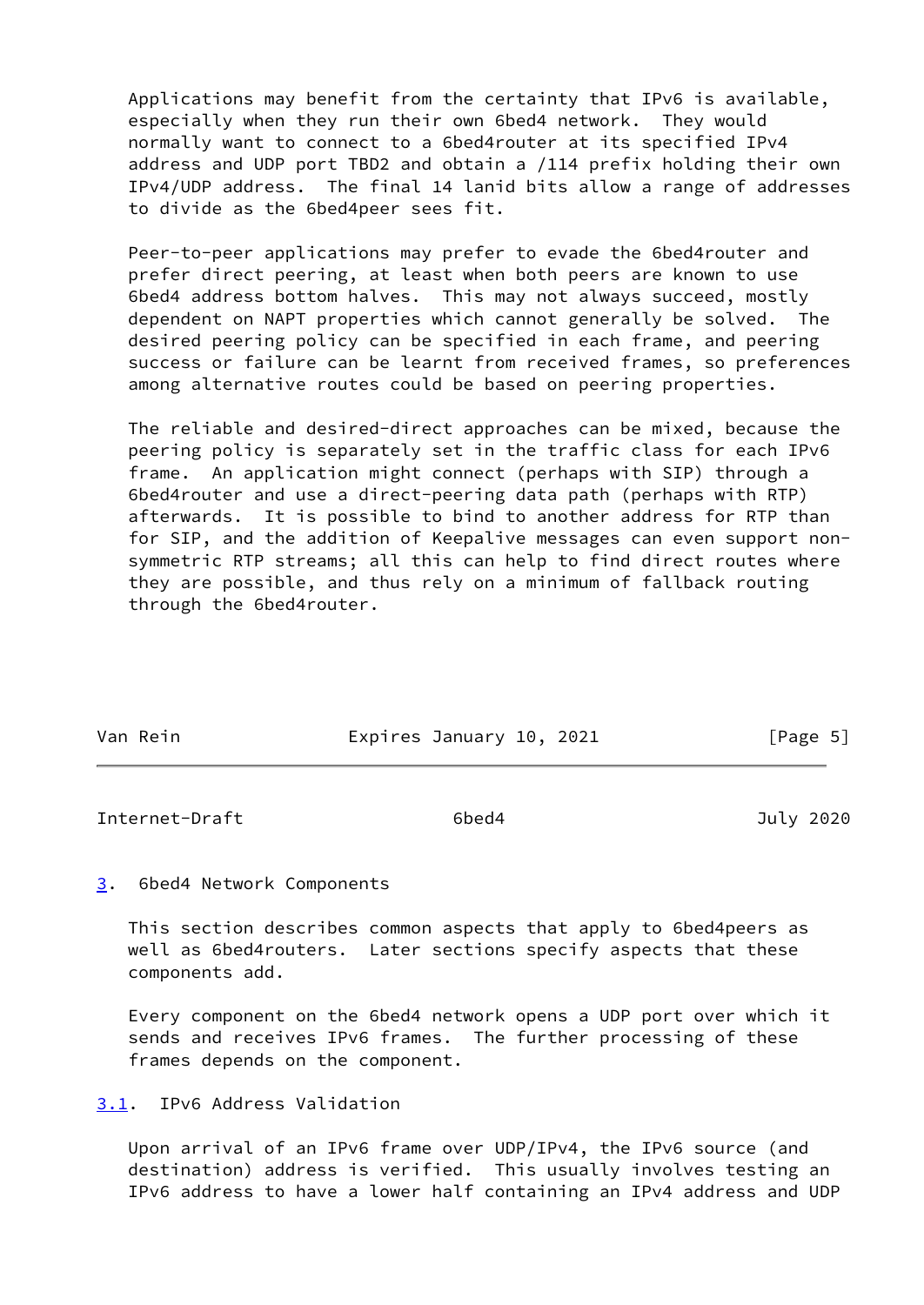port, almost in network bit order. The lower half must follow this format:

|  | 6   2   24   16   2   14                                 |  |  |
|--|----------------------------------------------------------|--|--|
|  | IPv4 [05]   EIU64   IPv4 [831]   UDP   IPv4 [67]   lanid |  |  |

 The IPv4 address is split into portions [N..M] with bits N to M, counting from 0 for the high end. The IPv4 address effectively has two bits taken out to conform to the EUI-64 address format [[RFC3513\]](https://datatracker.ietf.org/doc/pdf/rfc3513). The overlaid IPv4 address bits follow after the UDP port. The last 14 bits form the lanid, which can be freely used on the component bound to the given UDP port and IPv4, except for the value 0, which is reserved for the 6bed4router for this IPv6 address.

<span id="page-6-0"></span>[3.2](#page-6-0). Router Solicitation and Advertisement

 When a local 6bed4 component intends to connect to a remote 6bed4 component, it may send a Router Solicitation [\[Section](https://datatracker.ietf.org/doc/pdf/rfc4861#section-4.1) 4.1 of [RFC4861]] to the IPv4 address and UDP port of the remote. The prefix supplied can be used after the remote sends back a Router Advertisement [Section [4.2 of \[RFC4861\]\]](https://datatracker.ietf.org/doc/pdf/rfc4861#section-4.2), the composition of which is

- o Flags [Section [3 of \[RFC5175\]](https://datatracker.ietf.org/doc/pdf/rfc5175#section-3)] are M=0, O=0, H=0, P=0.
- o A prefix of length /114, where the /64 portion defines the 6bed4 network and the added 50 bits hold the local component's UDP port and IPv4 address as observed by the remote 6bed4 component. The trailing 14 bits are the lanid; lanid 0 is reserved for the

| Van Rein | Expires January 10, 2021 | [Page 6] |
|----------|--------------------------|----------|
|          |                          |          |

<span id="page-6-1"></span>Internet-Draft 6bed4 July 2020

 router, but the other 16383 values may be used freely by the local component, perhaps through DHCPv6.

 o Any number of routes, possibly including a default route. Any route MAY be ignored by the local 6bed4 component. Routes only make sense when the reachable prefixes can route traffic back to the remote 6bed4 component; a 6bed4peer SHOULD NOT offer routes because it is considered a terminal in the 6bed4 network, rather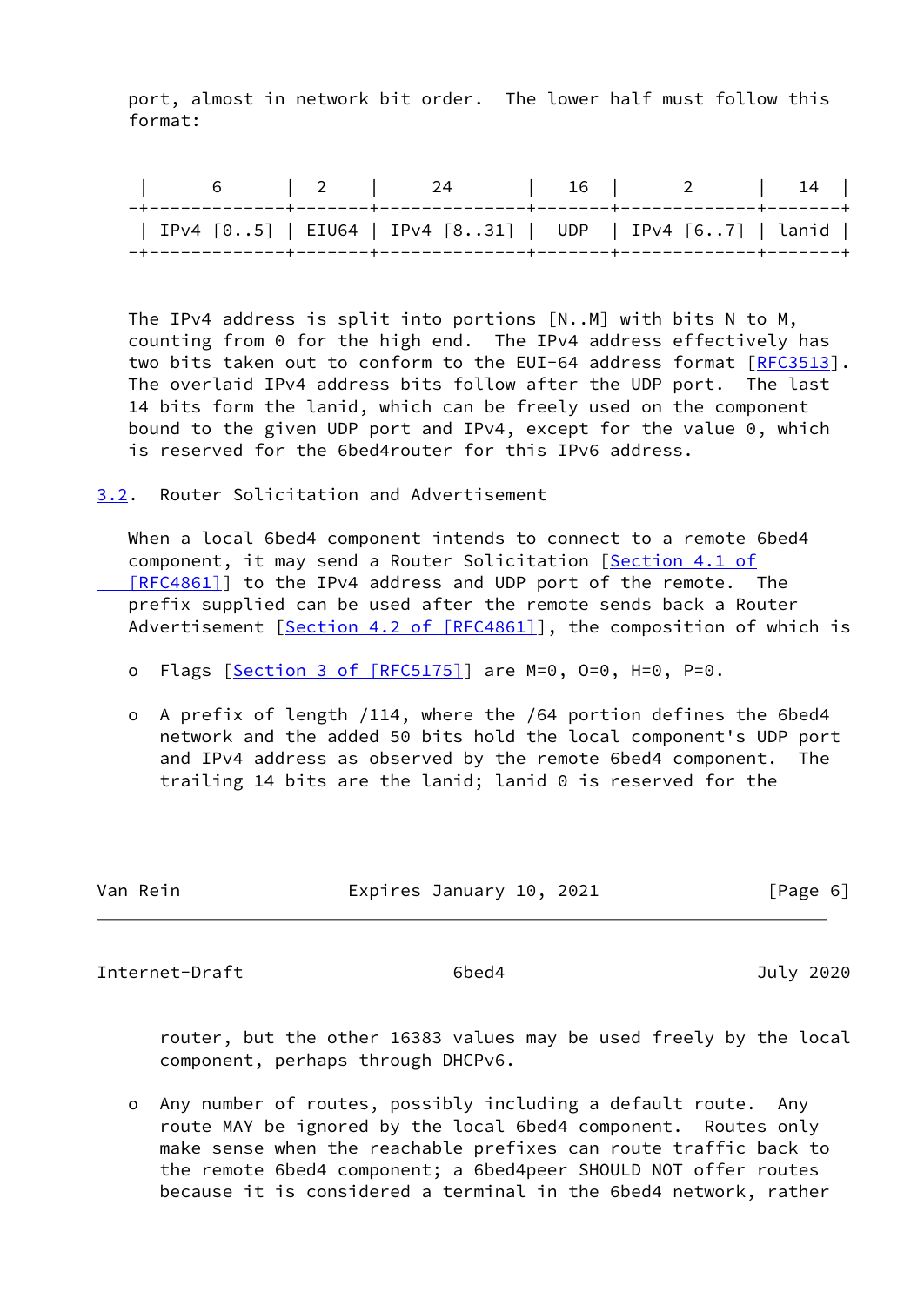than an authoritative source of routes.

 Every component on the 6bed4 network SHOULD send a Router Advertisement to correct an invalid bottom-half [Section 3.1](#page-5-2) in an IPv6 source address. This allow the sending 6bed4 component to correct its own idea of its externally observed UDP/IPv4 address, at least towards the designated recipient. The bits that would change are the bottom-half bits holding its IPv4 address and UDP port; note that the lanid is always zero in a /114 prefix.

# <span id="page-7-0"></span>[3.3](#page-7-0). Network Prefixes

 The 6bed4 network uses /114 prefixes for its destination addresses. These addresses contain a UDP/IPv4 address in their bottom half, following a /64 prefix in the address top half. The top half is considered the identity of a 6bed4 network segment, as ususally defined by a 6bed4router and sometimes by a 6bed4peer. The top half never changes while processing a corrective Router Advertisement; it does however get assigned by the initial Router Advertisement that follows up on a Router Solicitation.

 Even if a 6bed4peer obtains a /64 prefix from a 6bed4router as part of a /114 in an initial Router Advertisement, and even though it is not a router for that address, it may nonetheless use the /64 to construct a /114 towards other 6bed4peers. This bottom-half logic is a point where 6bed4 destination addresses have more semantics than general IPv6. Two 6bed4peers may use Router Solicitation and/or Router Advertisements to learn about each other's view on their addresses. This behaviour is not required for reliable exchanges, but it can help to pierce through more kinds of NAPT router; it is why the /64 is said to describe a 6bed4 network, rather than just the component that introduces it.

 Typical for IPv6, there is some variation in use cases for different prefix kinds. We distinguish native prefixes, locally routed prefixes and specific 6bed4 prefixes.

Van Rein **Expires January 10, 2021** [Page 7]

<span id="page-7-2"></span>Internet-Draft 6bed4 July 2020

<span id="page-7-1"></span>[3.3.1](#page-7-1). Native /64 Prefixes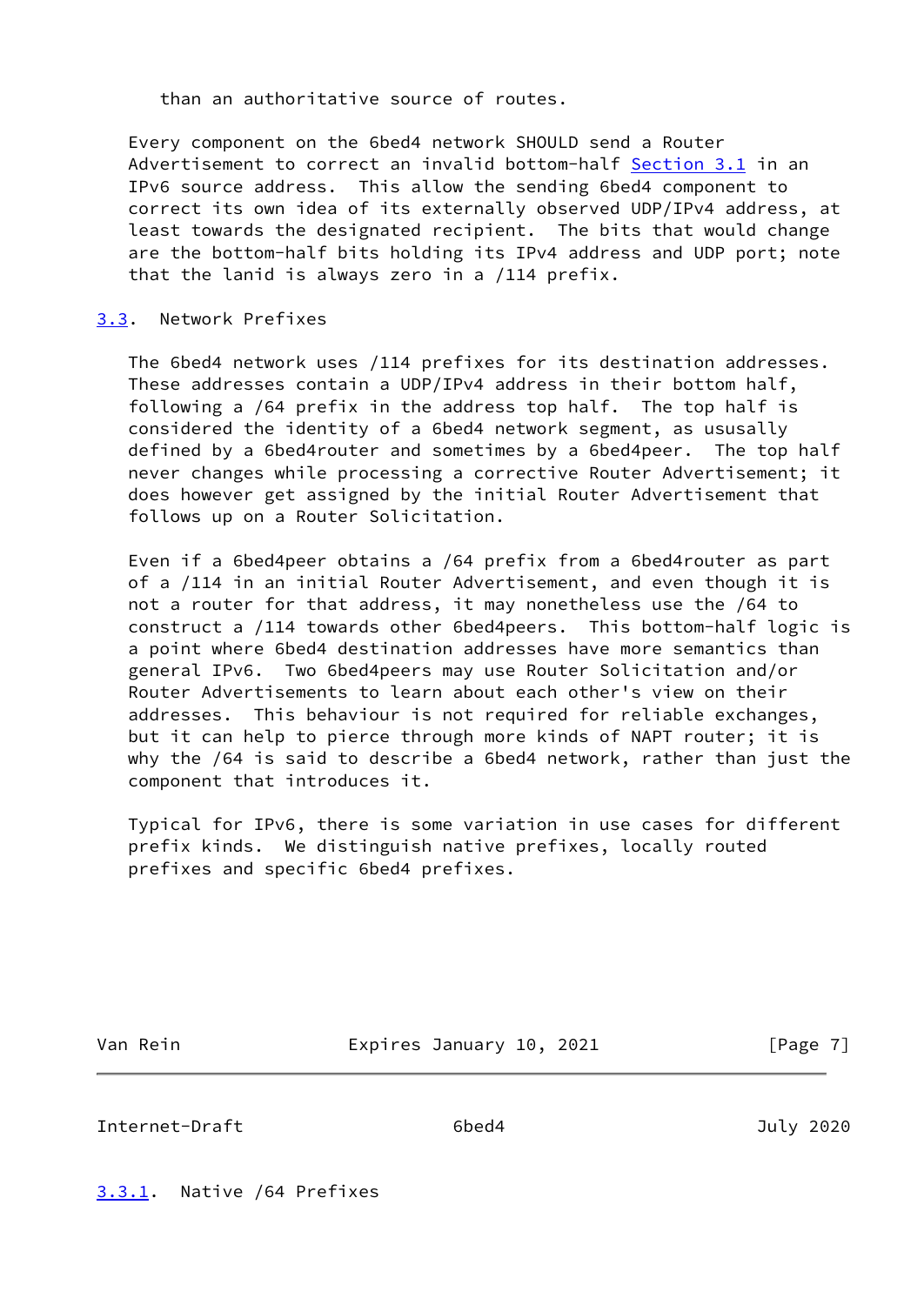Every 6bed4 component can export a native /64 prefix, provided that it can route to it and that the native prefix is routed back to it. This facility allows sharing that prefix to connecting other components; do note that no access control exists, but the bottom half of an IPv6 address under the prefix reveals the validated UDP/ IPv4 address of a source.

 The top-half of a native prefix is not recognised as a 6bed4 address, as it is not possible to extract a 6bed4router IPv4 address from it. As a result, its traffic usually passes over native IPv6 routes. The benefit of a publicly routable IPv6 address is that it can be used in connections to arbitrary other IPv6 addresses that are also globally routable.

 Some hosts have only one /64 available, and may want to mix 6bed4 with services. Although invalid 6bed4 bottom halves (for instance, UDP port 0) could be allocated for other uses than 6bed4, this is NOT RECOMMENDED because it would break connectivity for other 6bed4 components when the prefix is passed through the 6bed4 network via Router Advertisements. Instead, the RECOMMENDED procedure would be to setup IPv6 addresses as available to a locally run 6bed4peer on a fixated public IPv4 address and UDP port; the 6bed4 component software may optimise handling for these purposes.

## <span id="page-8-0"></span>[3.3.2](#page-8-0). Locally Routed fc00::/7 Prefixes

Some IPv6 addresses have been allocated for local routing [[RFC4193](https://datatracker.ietf.org/doc/pdf/rfc4193)]. The fc00::/7 prefix is divided into administratively assigned fc00::/8 prefixes and randomly completed fd00::/8 prefixes. With the exception of fc64::/16 discussed below, these addresses are locally routed, also on a 6bed4 network.

 Local routes cannot be used to communicate with native IPv6 address, unless they happen to be aware of how to return the traffic. Such native routes in the direct backend of a 6bed4router can be explicitly mentioned in its Router Advertisement, even for a fc00::/7 prefix.

 Locally routed addresses can only be communicated with the 6bed4 component that defines them. Because of this, they MUST NOT be further transmitted through Router Advertisement; connections are 1:1 only. Whether this is a 6bed4peer to a 6bed4router (reliable) or a 6bed4peer to another 6bed4peer (not reliable) is a matter of application or network configuration.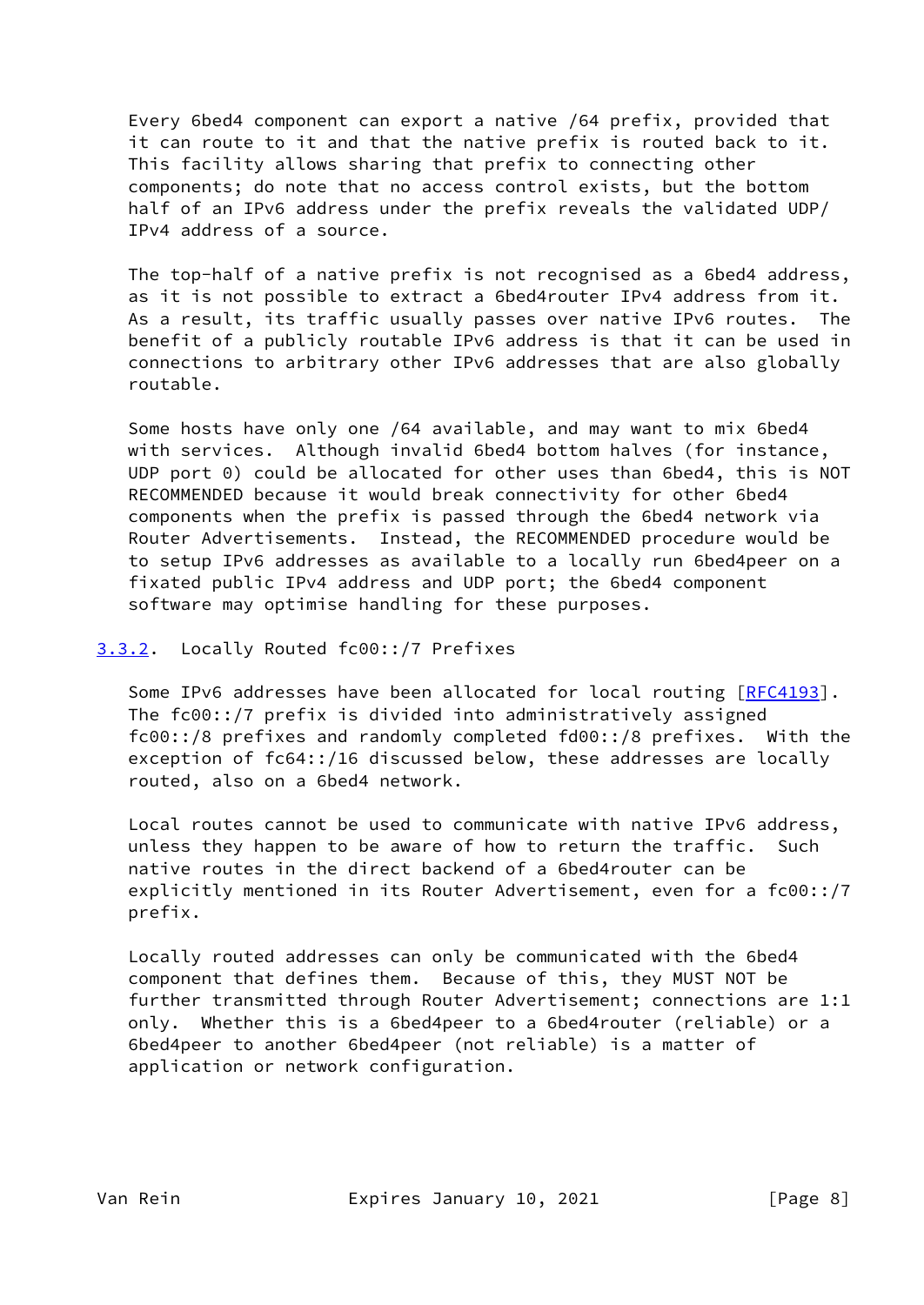<span id="page-9-1"></span>

|  |  | Internet-Draft |  |  |
|--|--|----------------|--|--|
|--|--|----------------|--|--|

 It is quite possible for a 6bed4peer to setup a random /64 prefix based on fd00::/8, and peers might even form networks between such addresses, possibly based on a distributed hash table. In such networks, redundancy can be helpful to overcome unreliable direct peering connections. As explained below, 6bed4 can support the detection of reliability.

<span id="page-9-0"></span>[3.3.3](#page-9-0). The 6bed4 fc64::/16 and TBD1::/32 Prefixes

 The prefixes fc64::/16 and TBD1::/32 mark what are called 6bed4 prefixes. The fc64::/16 prefix receives an additional network identifier <netid> to form fc64:<netid>::/32. These /32 prefixes are used in a top half, whose format is completed with the IPv4 address of a 6bed4router, in network byte order:

| fc64: <netid> or TBD1</netid> | IPv4 address of 6bed4router |  |
|-------------------------------|-----------------------------|--|

 The 6bed4router is responsible of knowing its public IPv4 address. The fixed UDP port on which the 6bed4router provides its service MUST be TBD2. As a result, a network component that can interpret the prefix as a 6bed4 prefix can route the traffic over the 6bed4 network. For the TBD1::/32 prefix, this can be any party on the Internet; for fc64::/16 it can only be assumed when the address is found on the 6bed4 network. The added value of TBD1::/32 over fc64::/16 therefore is that it expands the IPv6-everywhere facilitation of 6bed4 from an overlay network to a globally routed network.

The 6bed4router is vital in the reliability of the 6bed4 network:

- o The 6bed4router is always reachable at its IPv4 address and the fixed UDP port TBD2;
- o The 6bed4router can always reach every 6bed4peer that subscribes to its serviced prefix.

 This means that a conservative route can always be made through a 6bed4router. This is also possible when the prefixes differ, either in the IPv4 address or also in the /32 part. Within the constraints of source address validation, it is possible to route traffic through the 6bed4router covering the source prefix and the 6bed4router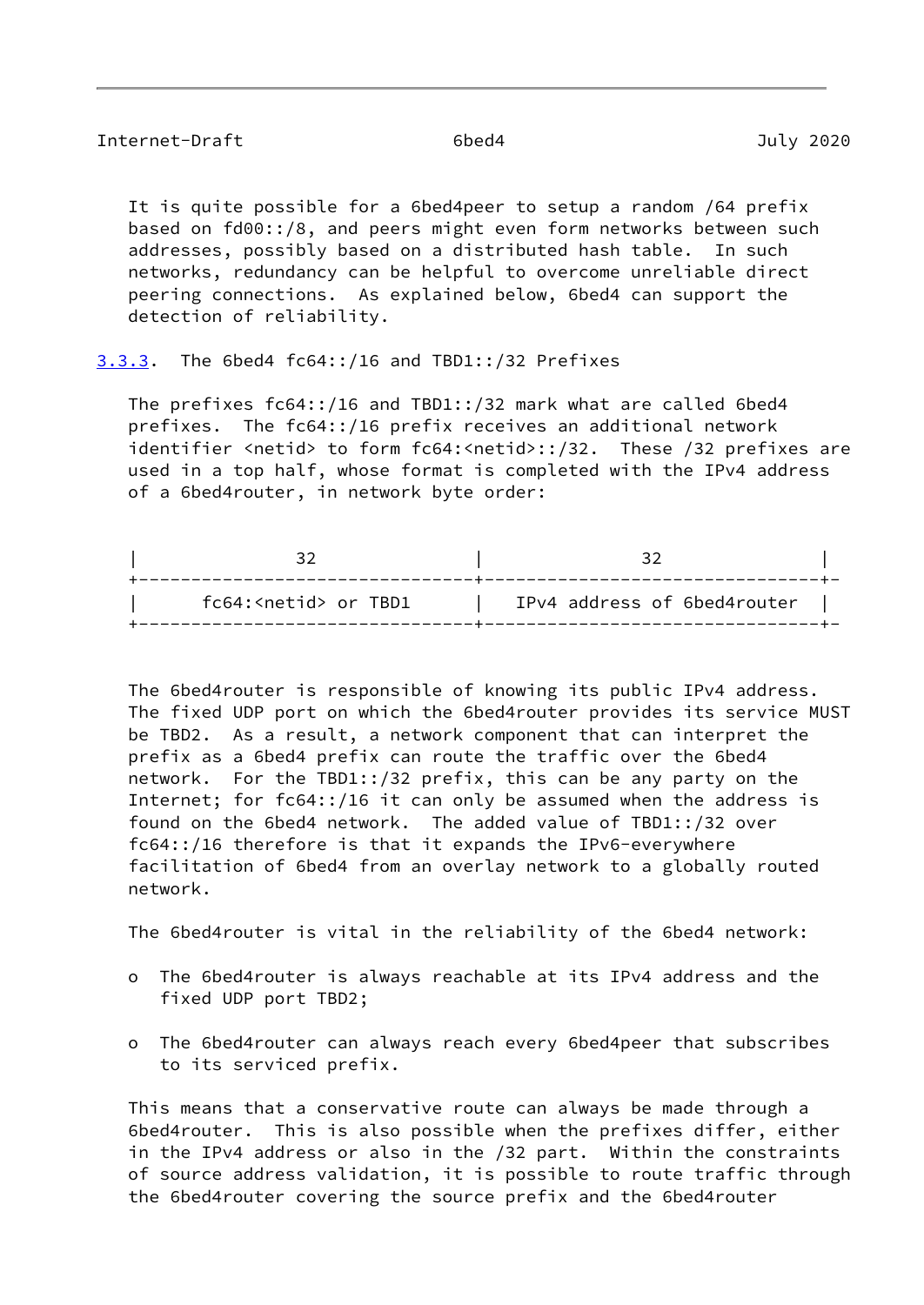covering the destination prefix; or it is possible to route traffic

Van Rein **Expires January 10, 2021** [Page 9]

<span id="page-10-1"></span>Internet-Draft 6bed4 July 2020

 through the 6bed4router of a destination node, after a source 6bed4peer (also) connects to the destination's 6bed4router.

 Another value of the 6bed4 prefix is that they represent end points on the 6bed4 network. This means that the bottom half can also be interpreted and used for direct 6bed4 traffic. This usually works best when the source address is then also chosen to be a 6bed4 address, which can be achieved under normal address binding rules when a low-priority interface offers routes for fc64::/16 or TBD1::/32 with a prefix under either.

<span id="page-10-0"></span>[4](#page-10-0). The 6bed4peer Component

 The 6bed4peer opens a UDP socket over which it sends and receives IPv6 frames. The UDP remote end can be any number of 6bed4peers and/ or 6bed4routers. A basic configuration would communicate with a single 6bed4router which may be its default route to native IPv6 addresses, and as many 6bed4peers as it can connect to directly.

 To be able to route under a 6bed4router's prefix, the 6bed4peer sends a Router Solicitation and awaits an initial Router Advertisement [Section 3.2](#page-6-0) to learn about its /114 prefix, which includes the /64 prefix provisioned by the 6bed4router. The 6bed4peer MAY configure any additional routes provided in a Router Advertisement from a 6bed4router. Through the Router Advertisement, the 6bed4peer learns about the external address of its UDP socket, as observed by the 6bed4router. Over this route, the 6bed4peer will send regular Keepalive messages to keep the NAPT traversal open and guarantee a reliable incoming route through the 6bed4router. A generally advised minimum frequency for Keepalive messages is once in 30 seconds.

# <span id="page-10-2"></span>[4.1](#page-10-2). 6bed4peer Forwarding

 To submit an IPv6 frame on the 6bed4 network, a 6bed4peer first determines whether it can forward to a 6bed4router or directly to a 6bed4peer:

 o When source and destination share the same /64 prefix, consider direct routing as well as the 6bed4router.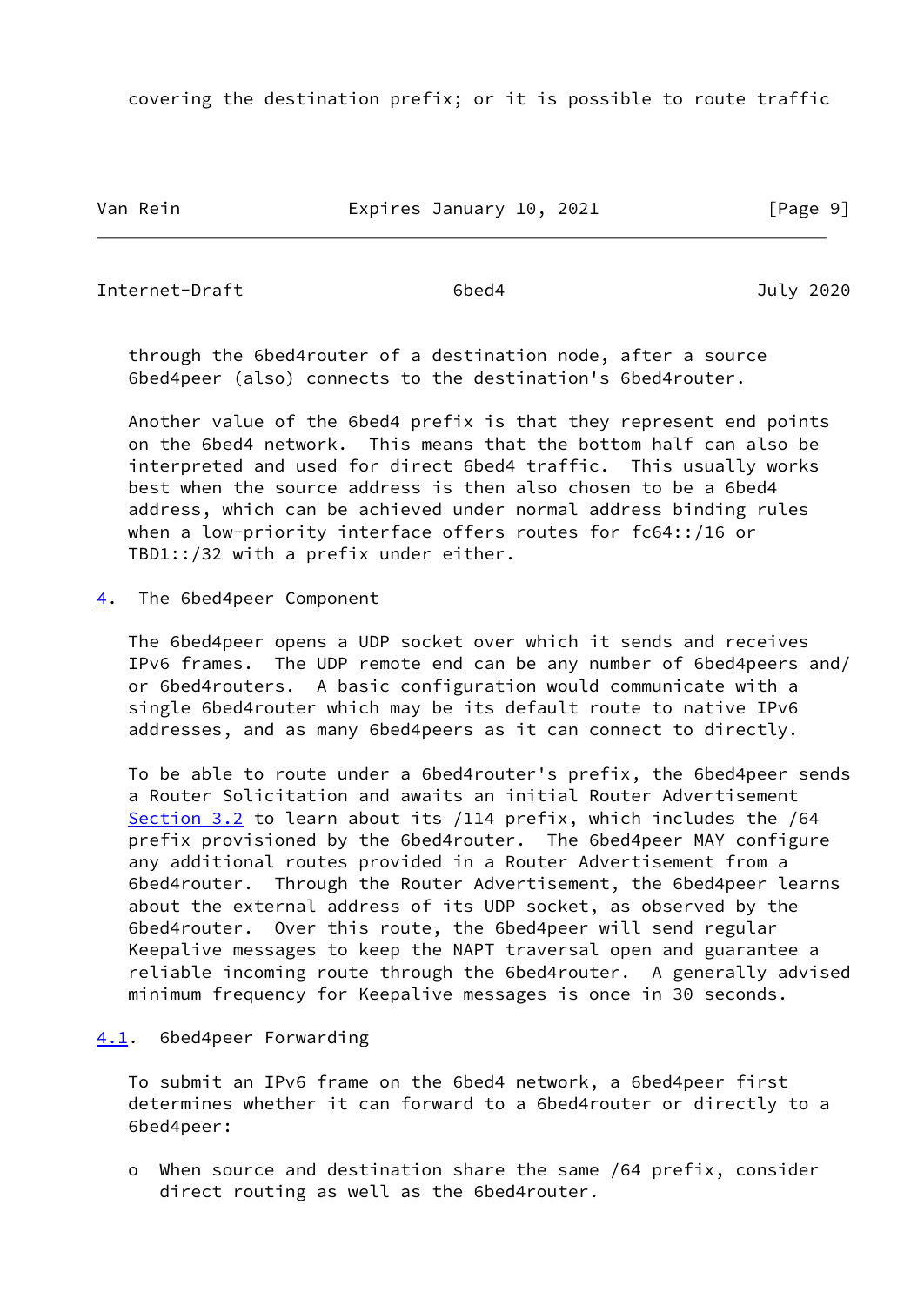- o When the destination is a 6bed4 prefix and the source and destination have different /64 prefixes, consider direct routing as well as the 6bed4router.
- o When the destination has another prefix (that was offered and accepted as a route from a 6bed4router), consider going through the 6bed4router.

Van Rein **Expires January 10, 2021** [Page 10]

Internet-Draft 6bed4 July 2020

When a direct route is considered, the default peering policy [Section 6](#page-17-2) only uses direct peering when it is known to be reliable [Section 7](#page-20-0). Other peering policies provide variations on a frame-by frame basis, to allow for maximum flexibility. When direct routing is selected, any considerations of going through the 6bed4router are dropped.

 When considering the 6bed4router, the /64 prefix of the source address determines which one to use. When the source and destination have 6bed4 addresses with different /64, the traffic bounces through both 6bed4routers, which is useful to validate the traffic for not forging IPv6 addresses. To avoid this "trapeziums-shaped" routing, it is also possible for a 6bed4peer to bind an address under the destination address's 6bed4router by sending a Router Solicitation and acquiring a /114 prefix to work from. The result would be only one 6bed4router bouncing the traffic instead of two. Whether or not this is done, direct peering may be discovered as reliable alternative and either shape bypassed completely.

 The IPv6 frame can now be sent over the 6bed4 network, from the UDP socket held by the 6bed4peer. The remote UDP port and IPv4 address are learnt from the bottom half of the destination IPv6 address. Since a 6bed4peer is not supposed to route traffic, any source address is supposed to be locally bound, therefore be a 6bed4 address, and so its bottom half is supposed to contain the external view on its UDP port and IPv4 address.

 Although it makes less sense for UDP than for TCP, NAPT middleware may have imposed an Endpoint-Dependent Mapping [\[RFC4787](https://datatracker.ietf.org/doc/pdf/rfc4787)], which means that the external UDP port and IPv4 address observed by the 6bed4router form a reasonable initial guess when communicating directly with other 6bed4peers, but there may be a need to correct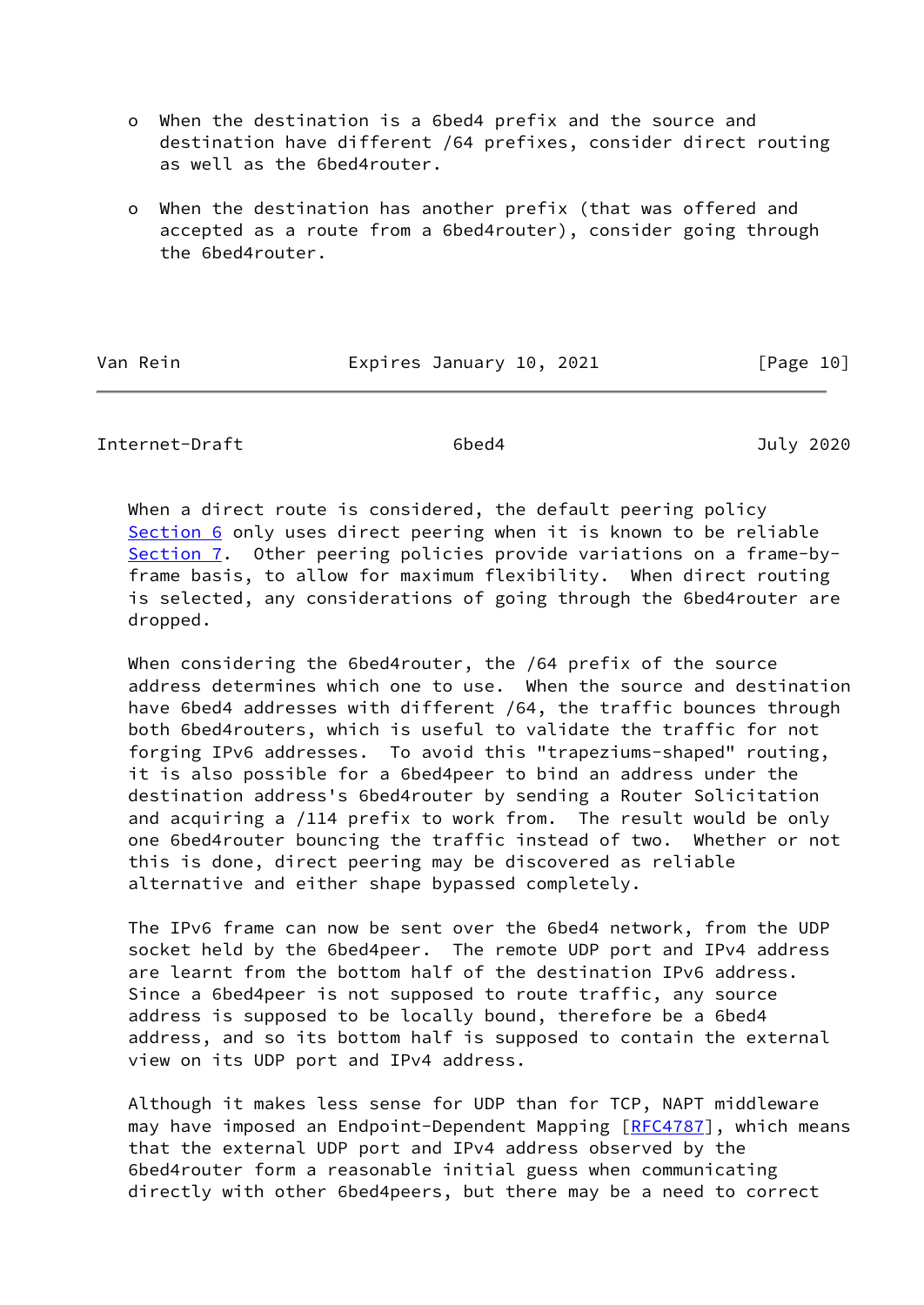these aspects when communicating with such 6bed4peers. To this end, a remote peer might send a corrective Router Advertisement and the IPv6 frame would be lost. This should not happen when reliability rules are obeyed, but it may happen for frames that select another peering policy than the default.

 Note how this opens degrees of freedom to the an application acting as/via a 6bed4peer. For general TCP or SCTP, a first SYN or INIT frame might be sent under a peering policy that enforces direct peering, and fall back to reliable routing when resent. And a application could send SIP messages over reliable patterns, but work towards direct peering for RTP; a SIP/SDP offer can welcome RTP traffic on a 6bed4 address, possibly using a 6bed4router in a SIP/SDP offer that was just received; many SIP networks are closed, and could opt to be IPv6-only networks, with 6bed4 as a reliable fallback option.

Van Rein **Expires January 10, 2021** [Page 11]

<span id="page-12-1"></span>Internet-Draft 6bed4 July 2020

# <span id="page-12-0"></span>[4.2](#page-12-0). 6bed4peer Filtering

 Anyone might send packets to the UDP socket of a 6bed4peer, but not all traffic should pass. Specifically, filtering on the IPv4/UDP source address in relation to the IPv6 source address is necessary to stop peers from claiming arbitrary IPv6 addresses.

 Traffic without a full IPv6 header is exceptional, and considered to be a Probe; an attempt to reach our UDP socket through direct peering. This is not routed any further, but it counts as successful input under direct peering. Usually sent before or after an IPv6 frame via the 6bed4router, it permits flagging that this direct input succeeded on return traffic to that same 6bed4peer.

 There are two reasons why an IPv6 header's source address might be acceptable; it could be from a 6bed4router to which the receiving 6bed4peer maintains an uplink, or it might be a direct connection from another 6bed4peer under the same 6bed4router. On top of this, a third reason to accept an IPv6 header is when its source and destination address together indicate that a bypass of a trapezium route is made.

 The 6bed4peer should know the 6bed4routers to which it maintains an uplink; it needs this information for sending Keepalives that maintain an open NAPT mapping. Each 6bed4router can be uniquely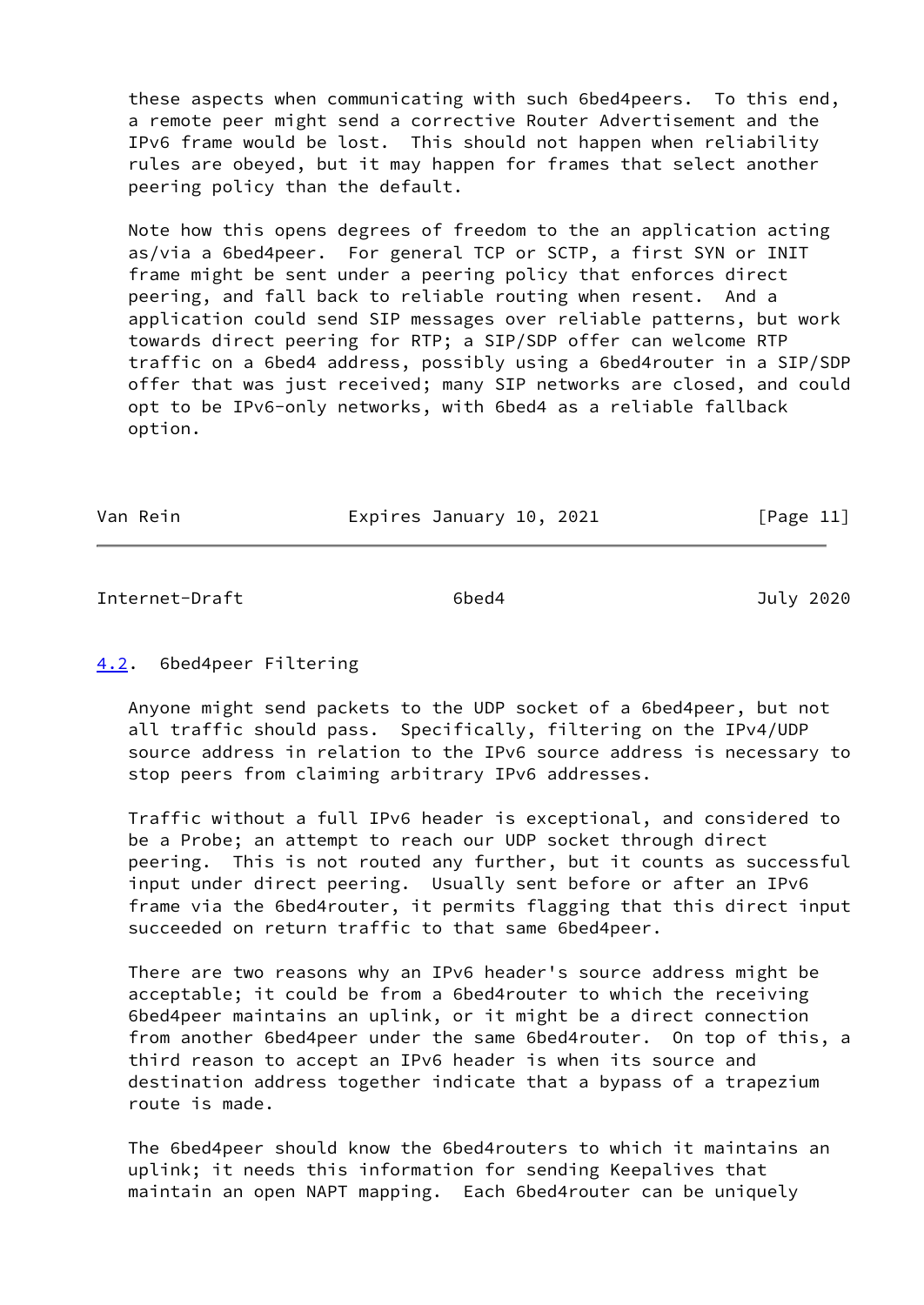identified by matching their IPv4 address and UDP port against the UDP/IPv4 source address of an incoming frame.

 A frame sent directly from another 6bed4peer working under the same 6bed4router will use a /64 prefix that we got from that 6bed4router. As a result, we can rely on the bottom half address to contain a IPv4 address and UDP port, which MUST then match the source of the incoming frame. When the /64 prefix matches but the bottom half does not, a corrective Router Advertisement SHOULD be sent (possibly with a limited frequency). TODO:REQUIRE SRC/64 IS DST/64?

 The bypass for a trapezium route is more complicated. In this case, the frame came from a 6bed4peer acting under another 6bed4router. The frame was first passed to the source's 6bed4router and then the destination's. When the latter delivers the frame at the 6bed4destination, the source and destination IPv6 address are used. First, both addresses MUST be 6bed4 addresses, so have either the fc64::/16 or TBD1::/32 prefix, in any combination. Second, the 6bed4router addresses in the top half are considered; the source 6bed4router address is assumed to have been validated by our 6bed4router; the destination 6bed4router address MUST be found as one to which we maintain an uplink. Third, the source IPv4 address and UDP port MUST be set in the bottom half of the source IPv6 address.

| Van Rein | Expires January 10, 2021 | [Page 12] |
|----------|--------------------------|-----------|
|          |                          |           |

<span id="page-13-1"></span>Internet-Draft 6bed4 July 2020

 Fourth, our IPv4 address and UDP port according to our 6bed4router (which is mentioned in the top half of the IPv6 destination address) MUST match the bottom half of the IPv6 destination address. Failure on any of these four conditions leads to discarding of the frame as a suspect frame.

<span id="page-13-0"></span>[5](#page-13-0). The 6bed4router Component

 The 6bed4router is a stateless component. It can be reached reliably on a static IPv4 address on the fixed UDP port TBD2, so it can be reached by all 6bed4 components. If a NAPT mapping applies, it is a static mapping.

 Every 6bed4router defines its own /64 prefix and when this is a 6bed4 address its static IPv4 address is contained in the IPv6 address top half that forms this prefix. In addition to the offered prefix, a 6bed4router may also exchange IPv6 frames with locally routable prefixes and/or with globally routable prefixes anywhere on the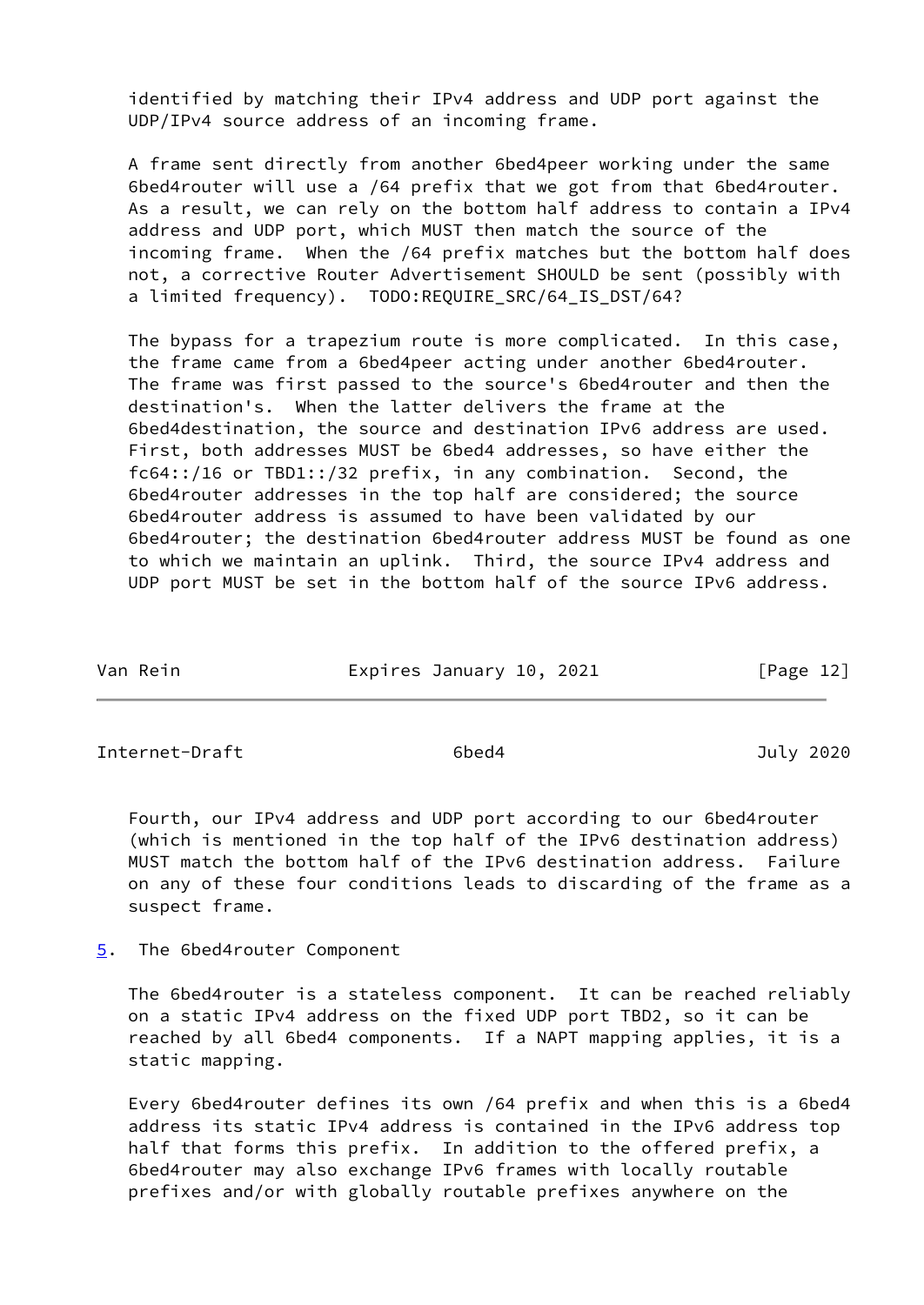Internet.

 Among the routes offered may be the default route ::/0. This is just one of many possible routes.

 Another seemingly special route is fc64::/16, which captures more than just a specific fc64:<netid>::/32 that the 6bed4router may use as its prefix. A route fc64::/16 states that other <netid> values can be routed to the 6bed4router's connected network. Only the one announced in the prefix is handled directly by the 6bed4router. Again, there is no need to treat such cases in any special way. TODO: BUT WE DO TREAT IT ESPECIALLY; IF NOT OUR IPV4 IS USED, WE RELAY SUCH A PREFIX. SAME FOR TBD1::/32 BY THE WAY.

 Traffic that arrives over the 6bed4 network is first filtered to be properly formed. After this, one possible forwarding option is to bounce the frame back into the 6bed4 network, but to another IPv4 address and UDP port. This is done to relay traffic between two 6bed4peers that share the 6bed4router's /64 prefix but that are not (yet) able or willing to connect directly. It is also done to relay traffic between two 6bed4routers if their 6bed4peers use different /64 prefixes and are not (yet) able or willing to connect directly; this situation is called trapezium routing and is effectively a bypass for routing over IPv6, mostly to permit fc64::/16 prefixes to work across 6bed4routers' prefixes.

Van Rein **Expires January 10, 2021** [Page 13]

<span id="page-14-1"></span>Internet-Draft 6bed4 July 2020

<span id="page-14-0"></span>[5.1](#page-14-0). 6bed4router Filtering

 The 6bed4router is stateless, but it is careful about filtering traffic before agreeing to route it. Different filtering rules are applied on the IPv6 side of the 6bed4router than on the side of the 6bed4 network.

 Traffic arriving at the IPv6 side is called return traffic. Traffic arriving over the 6bed4 network can be routed for either local, backend or first and second stage of trapezium routing.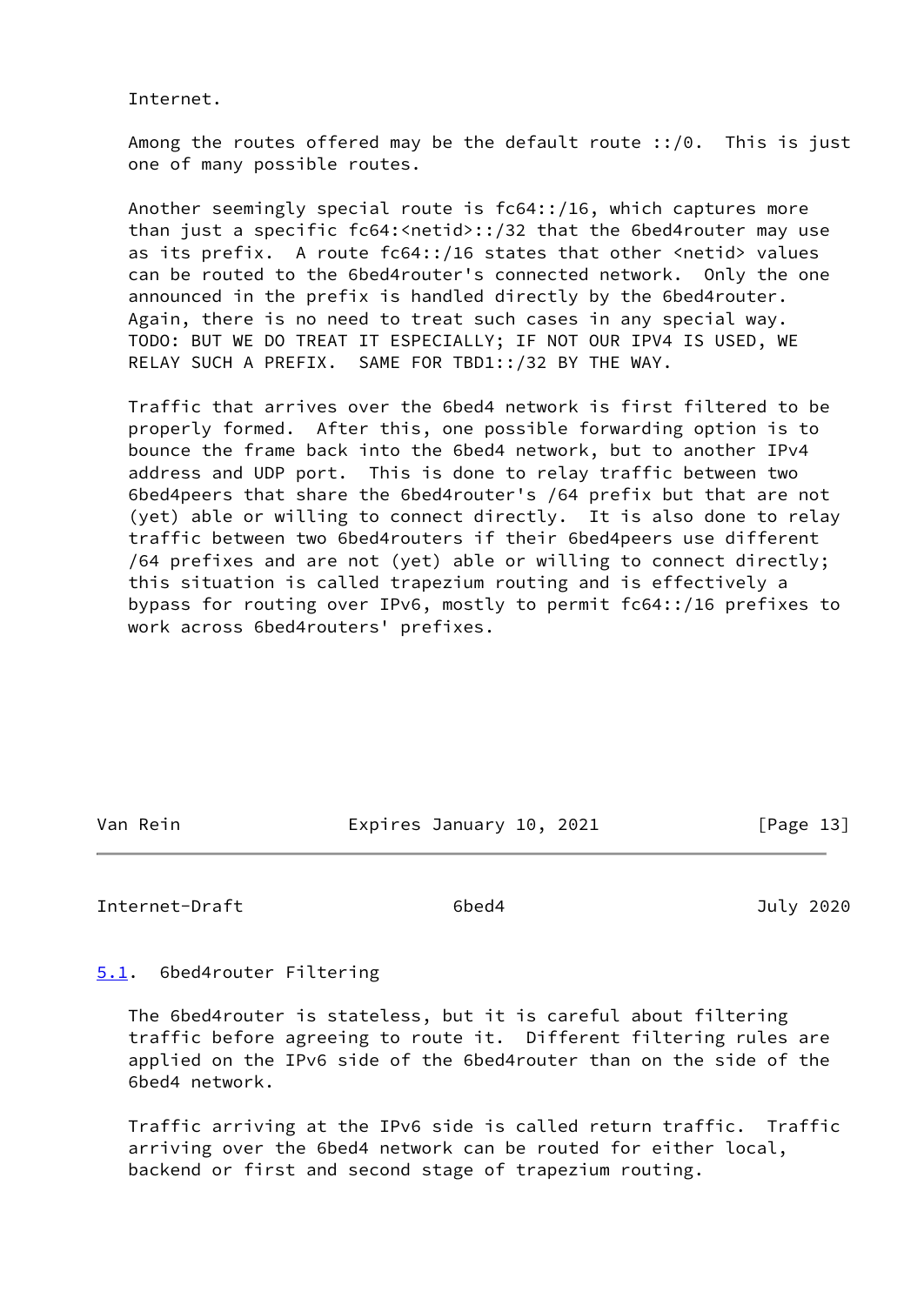Return traffic MUST be rejected unless:

- o The destination IPv6 address matches the 6bed4router's defined /64 prefix;
- o The bottom half of the destination IPv6 address does not mention IPv4 address 0.0.0.0;
- o The bottom half of the destination IPv6 address does not mention UDP port 0.

 Local routing applies when the IPv6 source and destination addresses both use the /64 prefix defined by the 6bed4router. Local routing MUST be rejected unless:

- o The bottom half of the IPv6 source address mentions the IPv4 address and UDP port over which the frame arrived from the 6bed4 network;
- o The bottom half of the IPv6 destination address does not mention IPv4 address 0.0.0.0;
- o The bottom half of the IPv6 destination address does not mention UDP port 0.

 Backend routing applies when the IPv6 source address uses the /64 prefix defined by the 6bed4router, while the IPv6 destination address matches a route announced in Router Advertisements. TODO:CONSIDER\_TR APEZIUM\_ROUTING\_FOR\_6BED4ADDRS\_WITH\_DIFFERENT\_TOP\_IPV4ADDR. Backend routing MUST be rejected unless:

 o The bottom half of the IPv6 source address mentions the IPv4 address and UDP port over which the frame arrived from the 6bed4 network.

 The first stage of trapezium routing applies when the IPv6 source address uses the /64 prefix defined by the 6bed4router, but the

| Van Rein | Expires January 10, 2021 | [Page 14] |  |
|----------|--------------------------|-----------|--|
|          |                          |           |  |

<span id="page-15-0"></span>Internet-Draft 6bed4 July 2020

 desination IPv6 address neither suggests local or backend routing. The first stage of trapezium routing MUST be rejected unless:

o The source and destination IPv6 addresses are both 6bed4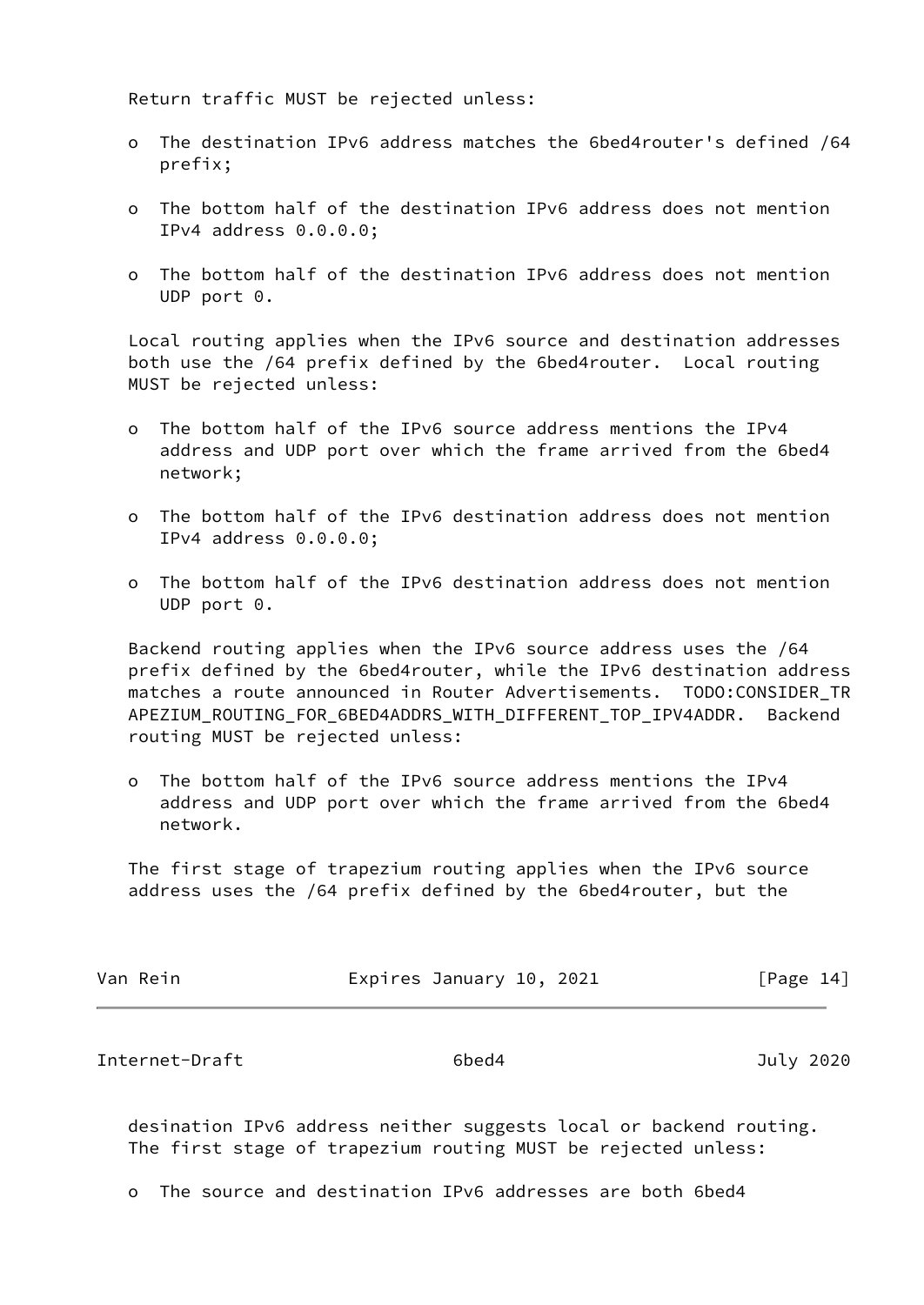addresses, though not necessarily the same;

- o The IPv6 source address matches the /64 prefix of the 6bed4router;
- o The bottom half of the IPv6 source address mentions the IPv4 address and UDP port over which the frame arrived from the 6bed4 network;
- o The bottom half of the IPv6 destination address does not mention IPv4 address 0.0.0.0;
- o The bottom half of the IPv6 destination address does not mention UDP port 0.

 The second stage of trapezium routing applies when the IPv6 destination address uses the /64 prefix defined by the 6bed4router, but the source IPv6 address neither suggests local or backend routing. The second stage of trapezium routing MUST be rejected unless:

- o The source and destination IPv6 addresses are both 6bed4 addresses, though not necessarily the same;
- o The IPv4 address over which the frame arrived from the 6bed4 network matches the 6bed4router address in the top half of the IPv6 source address;
- o The UDP port over which the frame arrived from the 6bed4 network is the standard port TBD2;
- o The bottom half of the IPv6 destination address does not mention IPv4 address 0.0.0.0;
- o The bottom half of the IPv6 destination address does not mention UDP port 0.

<span id="page-16-0"></span>[5.2](#page-16-0). 6bed4router Forwarding

 The 6bed4router terminates certain IPv6 destination addresses. These addresses match the /64 prefix, and the bottom half defines the IPv4 address at which the 6bed4router can be reached, along with its standard UDP port TBD2. Furthermore, any bottom half that specifies lanid value 0 is considered to terminate at the 6bed4router. Such addresses may have some special treatment for ICMPv6 traffic, but

| Van Rein | Expires January 10, 2021 | [Page 15] |
|----------|--------------------------|-----------|
|----------|--------------------------|-----------|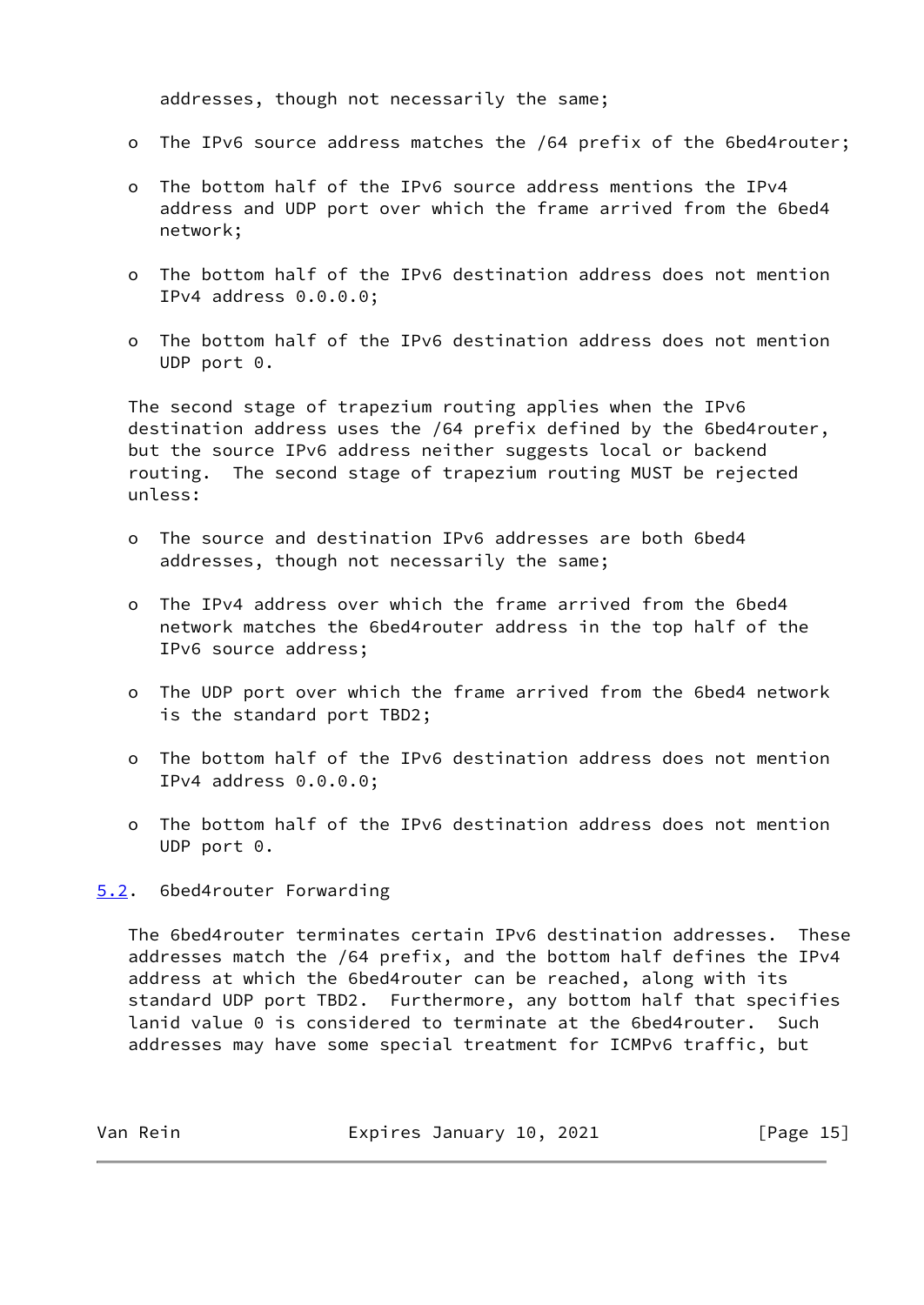<span id="page-17-1"></span> most other traffic would be relayed to a local interface binding to that address. In absense of such a binding, an ICMPv6 error may be sent back.

 Return traffic is relayed over the 6bed4 network to the IPv4 address and UDP port found in the bottom half of the IPv6 destination address.

 Local traffic is relayed back over the 6bed4 network to the IPv4 address and UDP port found in the bottom half of the IPv6 destination address.

 Backend traffic is relayed into the backend, normally using the routing table under which the 6bed4router operates.

 The first stage of trapezium routing is relayed over the 6bed4 network to the 6bed4router address in the top half of the destination IPv6 address and the standard UDP port TBD2.

 The second stage of trapezium routing relays over the 6bed4 network to the IPv4 address and UDP port found in the bottom half of the IPv6 destination address.

<span id="page-17-0"></span>[5.3](#page-17-0). Combining 6bed4peer and 6bed4router Functions

 It is possible for a single component to act both as a 6bed4peer and a 6bed4router. The individual requirements for each apply, specifically resolving potential conflicts with:

- o The component MUST be externally reachable on a static IPv4 address at the standard UDP port TBD2;
- o When sending a Router Advertisement, it MUST NOT provide additional routing information.

<span id="page-17-2"></span>[6](#page-17-2). Peering Policies

 The IPv6 frame that travels over the 6bed4 network, so between 6bed4 components, can express its preferred peering policy. This is expressed through the Traffic Class, which is spread over two bytes in the IPv6 header. The value of the Traffic Class is generally considered [[RFC2474\]](https://datatracker.ietf.org/doc/pdf/rfc2474)[RFC3168] to follow this structure: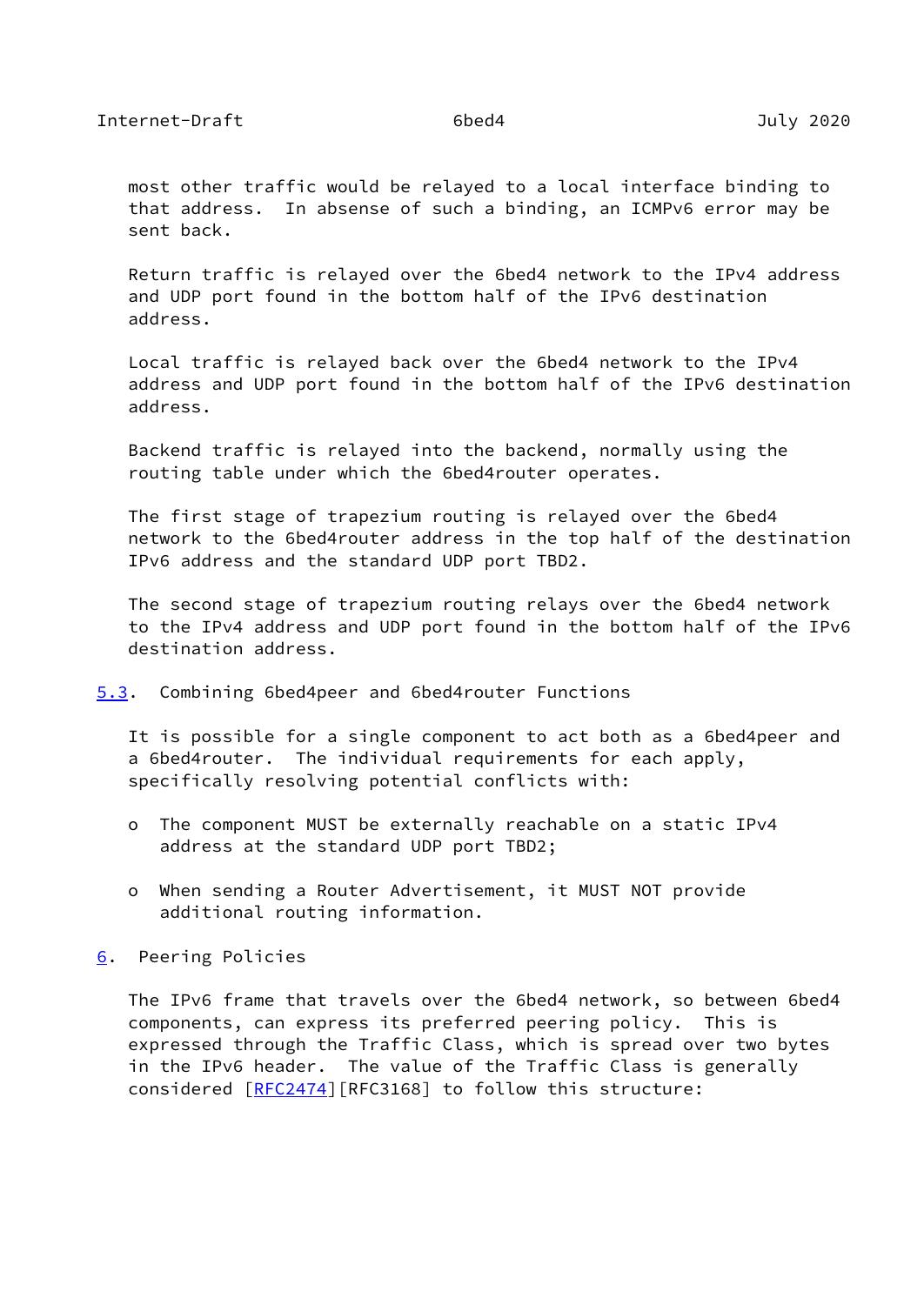### Internet-Draft 6bed4 July 2020

| . _ _ _ _ _ _ _ _ _ _ _ _ | $---++$ |
|---------------------------|---------|
| DS.                       | ECN     |
| --                        |         |

Part of the DS field is interpreted [\[RFC2474](https://datatracker.ietf.org/doc/pdf/rfc2474)] as a Class Selector CS:

|                        | 3   3   2 |  |  |
|------------------------|-----------|--|--|
| +--------+-----+-----+ |           |  |  |
| CS   000   ECN         |           |  |  |
| +--------+-----+----+  |           |  |  |

 On the 6bed4 network, the interpretation of CS is further split into a two-bit peering policy PP and a Seen flag S:

|  |  | 2   1   3   2                                                              |  |  |
|--|--|----------------------------------------------------------------------------|--|--|
|  |  | +----+---+-----+-----+<br>  PP   S   000   ECN  <br>+----+---+-----+-----+ |  |  |

 The PP and S values may be retained when a frame exits a 6bed4peer and arrive at an application. The Seen flag expresses that direct peering from this side to the source address recently succeeded, even if just as a Probe. This means that direct peering to the IPv6 source address is considered reliable for 27 seconds from the arrival of the frame with the Seen flag. The 6bed4peer normally takes note of this flag, and modifies its peering behaviour accordingly.

 Before entry into the 6bed4 network, so in the application that constructs the IPv6 frame to be relayed through a 6bed4peer, the peering policy PP indicates the desired peering policy, but the Seen flag has no meaning yet; its place is taken by Adaptive flag A:

| 2 | 1 | 3 | 2 |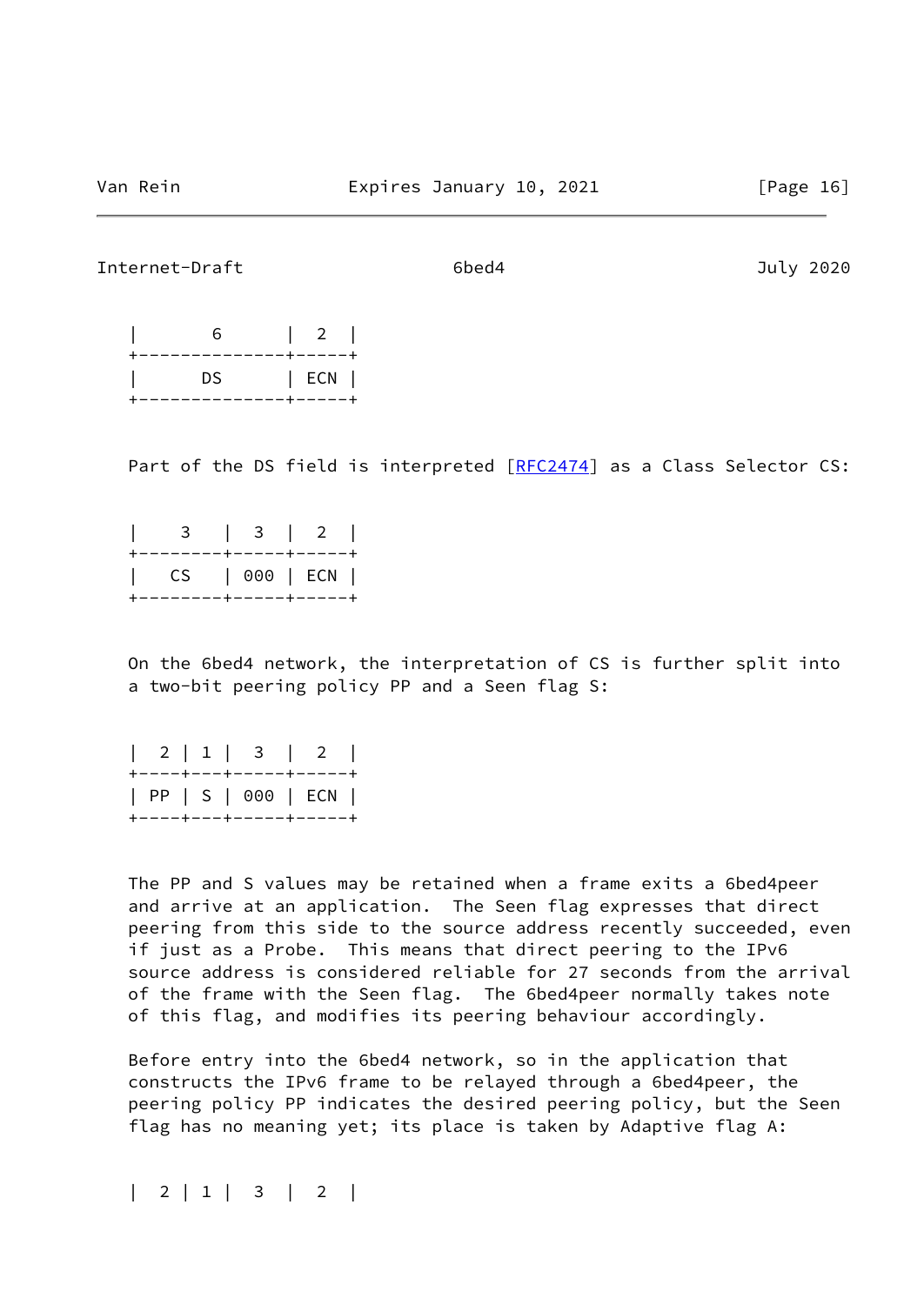|  |  |  | +----+---+-----+----+ |  |
|--|--|--|-----------------------|--|
|  |  |  | PP   A   000   ECN    |  |
|  |  |  | +----+---+-----+----+ |  |

 The Adaptive flag expresses that the IPv4 address and UDP port in the bottom half of the source IPv6 address may be modified at will. When local NAPT performs Endpoint-Dependent Mapping it would map the same

Van Rein **Expires January 10, 2021** [Page 17]

Internet-Draft 6bed4 July 2020

 UDP socket to different external address/port combinations for different remote peers. Normally, this makes the reliable traffic fall back on the 6bed4router, because there is no basis of trust for the remote that two seemingly different peers map to the same UDP socket and hence to the same 6bed4peer. Through Adaptive source addresses, a prefix supplied through a corrective Router Advertisement in the past can be used to construct a suitable source address. Other than the Adaptive flag, the 6bed4peer needs no instructions to do this. The application may learn the new address from replies to a frame sent with the Adaptive flag. It is then free to adopt the address and continue without an Adaptive flag, or to continue and even allow connected updates to the address when NAPT changes state. If and when this can work is up to the application logic.

The four peering policy (PP) values defined for 6bed4 are:

- Proper Peering has bit value 00 or decimal value 0 and is the default. This policy routes through the source's 6bed4router when direct peering has not been detected to be reliable, but as soon as it is considered reliable it switches to direct peering.
- Prohibited Peering has bit value 01 or decimal value 1. This policy prohibits direct peering and will always route through the source's 6bed4router.
- Presumptious Peering has bit value 10 or decimal value 2. At the expense of reliability, this policy tries direct peering for a few seconds. If reliability is not achieved within these seconds, it falls back to the same behaviour as Proper Peering, which can also route through the 6bed4router. Until that fallback however, traffic may be lost.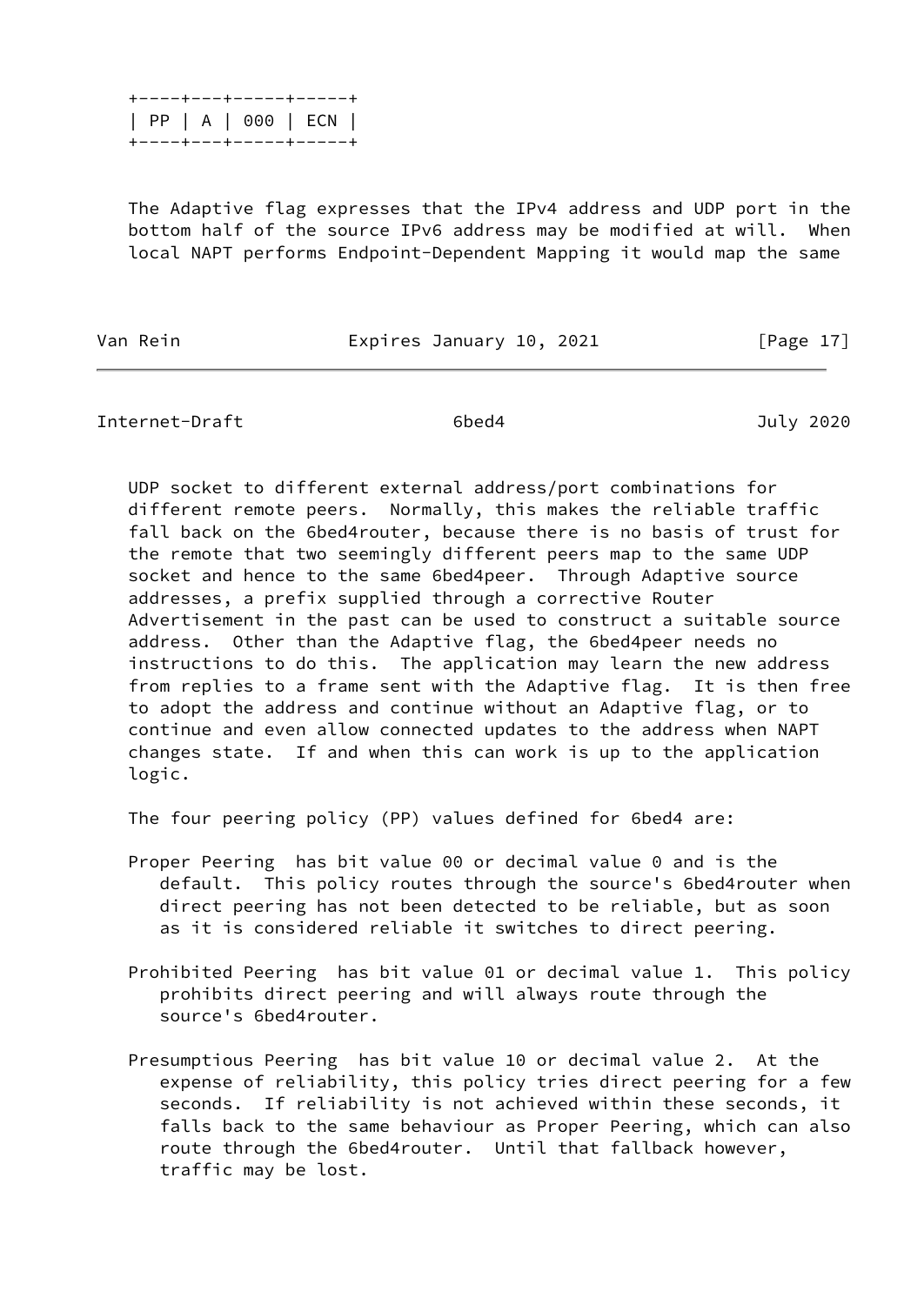Persistent Peering has bit value 11 or decimal value 3. At the expense of reliability, this policy tries direct peering for a few seconds. If reliability is not achieved within these seconds, it persists in this behaviour but will report errors, either with return values or through occasional ICMPv6 errors. This policy is the most likely to drop traffic.

 These values can be chosen on a frame-by-frame basis without damage to the logic that learns about the reliability of direct peering. Applications being aware of the meaning in a protocol of each frame, may choose to use less reliable delivery modes for application specific purposes.

Van Rein **Expires January 10, 2021** [Page 18]

<span id="page-20-1"></span>Internet-Draft 6bed4 July 2020

# <span id="page-20-0"></span>[7](#page-20-0). Reliable Peering

 Given the nature of NAPT, there can be no completely reliable peering system without a fallback to a services that bounces traffic. This is why a 6bed4 network needs the fallback option of a 6bed4router to offer reliable routing. When NAPT is enhanced with port forwarding, this situation can be changed, and some applications may implement so many alternative routing options that full reliability might be waived. This is why special situations might be created to work reliably without a 6bed4router. However, when 6bed4 is built into an application that should "just work", it does need the fallback 6bed4router to be reliable.

 The 6bed4 network can reliably switch to direct peering after a successful peering handshake. This is a deductive approach to NAPT traversal, and is achieved simply by trying direct peering and observing if it arrives. The lesson taken from prior inductive approaches [[RFC4380\]](https://datatracker.ietf.org/doc/pdf/rfc4380) founded on classification of NAPT [\[RFC3489](https://datatracker.ietf.org/doc/pdf/rfc3489)] was that such an approach can easily misclassify NAPT behaviour, ensuing in brittle IPv6 connectivity.

 The decuction in 6bed4 is mostly through properties of UDP. Specifically, the absense of a protocol identifier disables interpretation of the protocol behaviour by NAPT, unless bold assumptions are made on the basis of a port number. To be workable, a NAPT therefore must keep an outward-sending UDP port open for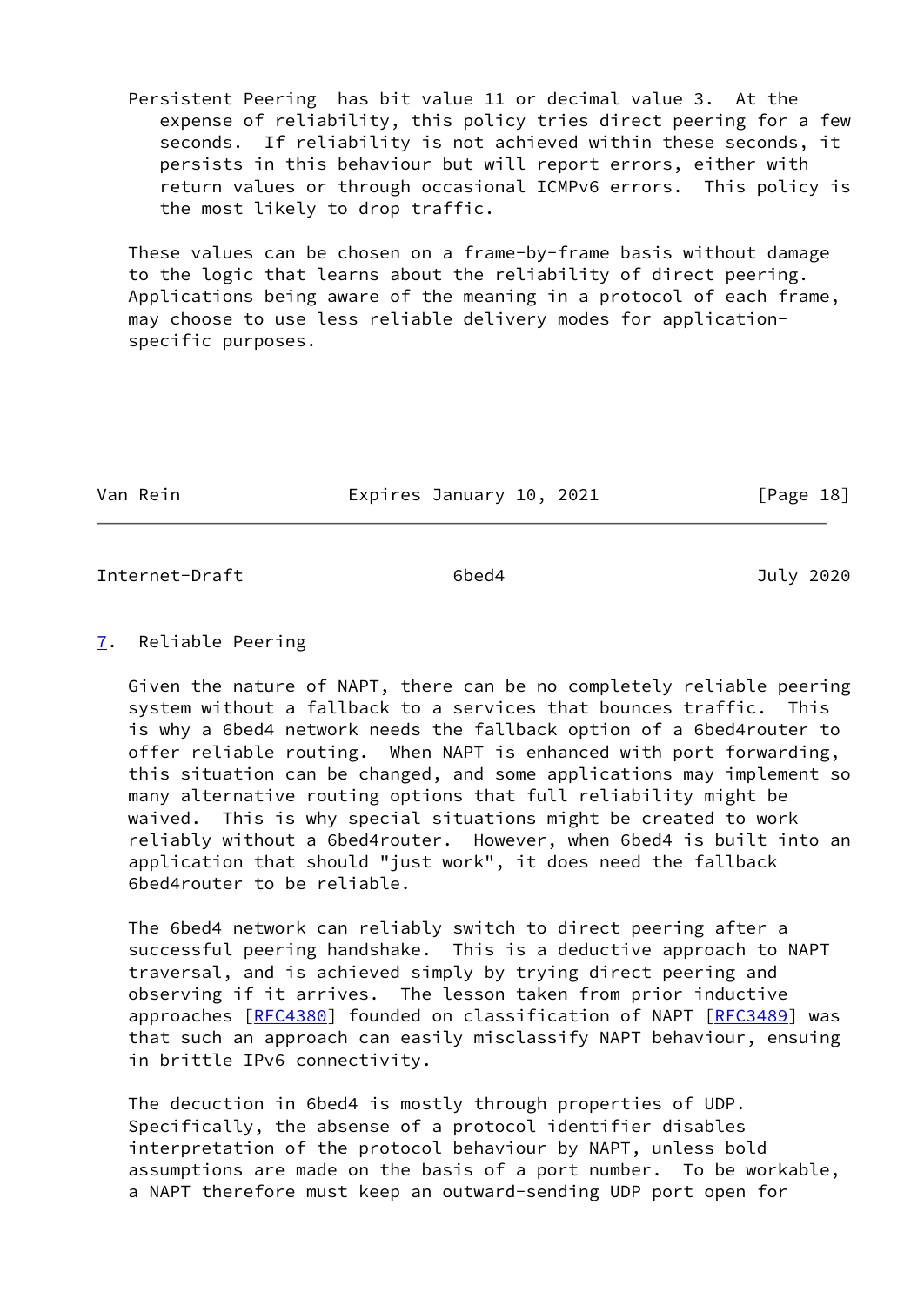response traffic. For some protocols, the response may come from other angles, which suggests that Endpoint-Dependent Mapping is not suitable for UDP, but this cannot be assumed in general. A certain amount of acceptable silence until the given connection closes can however be assumed, and it is commonly suggested that this should be at least 30 seconds. The only assumption made by 6bed4 is that these 30 seconds are a reasonable default, but of course this MUST be a setting that can be overridden by operators. NAPT software MUST NOT make any assumptions of passing 6bed4 on the basis of the standard port TBD2 if it is to comply with this specification.

<span id="page-21-0"></span>[7.1](#page-21-0). Reliable 6bed4router Uplinks

 Given that NAPT can only handle 6bed4peer traffic as generic UDP traffic, any outbound UDP traffic necessarily keeps a hole open for reverse traffic over a reasonable minimum time. When more traffic is sent before this period has passed, there is no basis for NAPT to assume that the connection can be severed, causing a reset of the timeout for the hole.

 To allow reliable bidirectional traffic between a 6bed4peer and its 6bed4router, it therefore initiates with a Router Solicitation, and

| Van Rein | Expires January 10, 2021 | [Page 19] |
|----------|--------------------------|-----------|
|----------|--------------------------|-----------|

<span id="page-21-1"></span>Internet-Draft 6bed4 July 2020

 then continues to send Keepalive messages with no smaller separating delay than the delay for UDP holes.

 Keepalive messages need not make it to the 6bed4router to be effective. Their only need is to make it beyond the last NAPT or firewall. This can both help to offload a 6bed4router and to avoid that it detects the 6bed4peer still being online; since the 6bed4router is stateless, it has no use for this information.

 The content of a Keepalive message can be the minimum that counts as UDP traffic, according to NAPT and firewalls; this is an empty UDP frame.

 A 6bed4peer can keep up any number of 6bed4router uplinks, and would send Keepalive messages to each of them. This being a resource, the application may have to indicate explicitly what uplinks are considered to be useful (or a trivial setup such as a single uplink might be applied).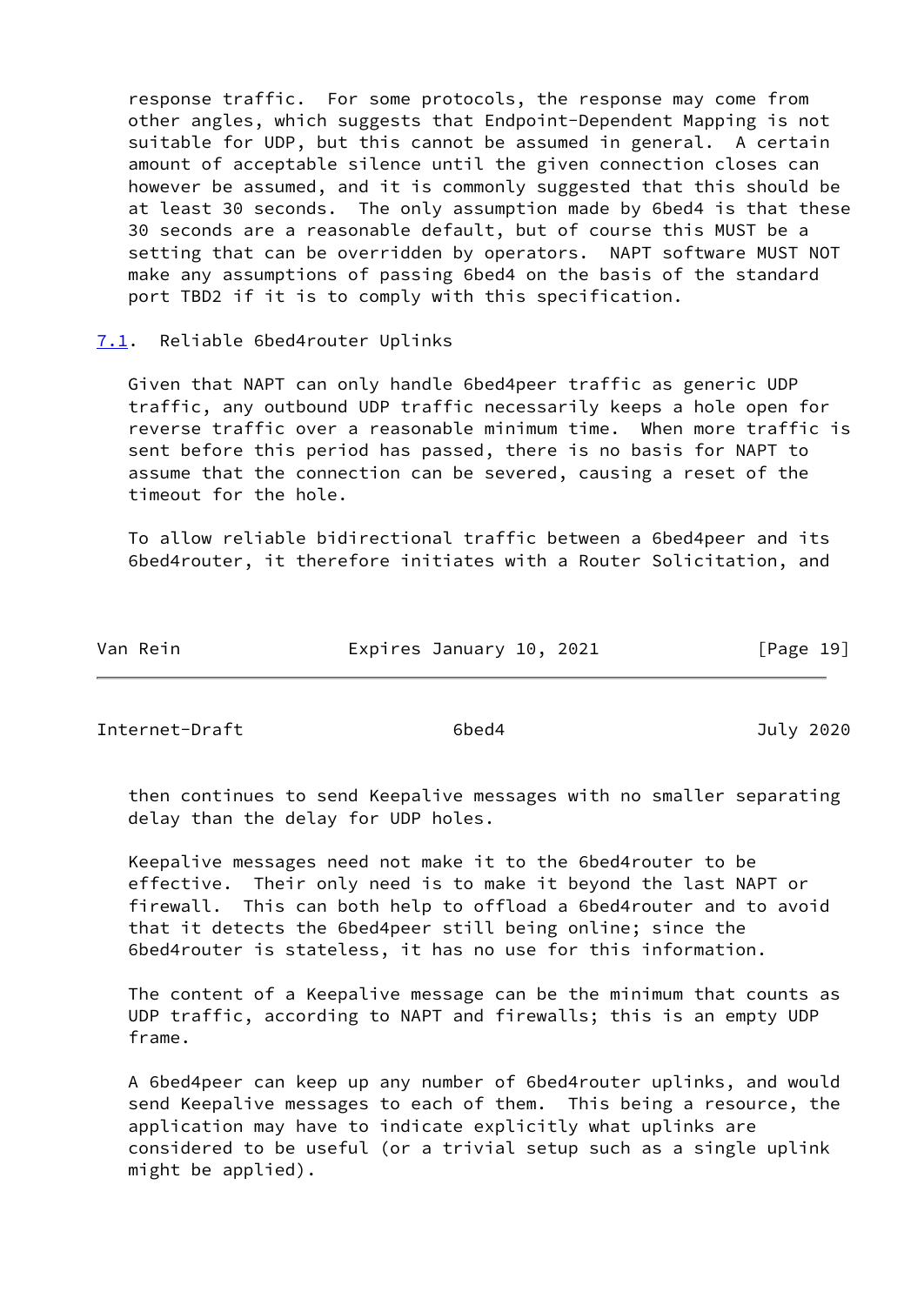# <span id="page-22-0"></span>[7.2](#page-22-0). Probing for Direct Peering

 When choosing how to forward an IPv6 frame, a 6bed4peer may consider direct routing, but refrain from it on account of reliable considerations. These are good moments to start working towards direct routing. Other moments are when a 6bed4peer forces direct peering through the Presumptious and Persistent Peering Policies.

 While working towards direct routing, a few attempts to connect directly are made, by sending a Probe message if no direct traffic is sent at the same time. Probes are the smallest possible UDP frame, so an empty UDP message. They differ from Keepalives because their reach is not constrained but the message is sent with the intention of arriving at the remote 6bed4peer. The destination IPv4 address and UDP port are taken from the bottom half of the destination IPv6 address, which is only permitted for addresses known to be bound by the 6bed4 network.

When a Probe arrives on a 6bed4peer, it cannot be considered an IPv6 frame. It is however detected as an incoming UDP frame from a given IPv4 address and UDP port. This identifies a remote peer that appears to be able to make its way to the UDP socket, all the way through the NAPT and firewalls at the destination end.

<span id="page-22-1"></span>[7.3](#page-22-1). Sending and Receiving the Seen Flag

 When a Probe arrives at a 6bed4peer, it MUST look if the sending IPv4 address and UDP port have recently received any traffic. If so, the Probe will be processed into a timer/state product.

| Van Rein | Expires January 10, 2021 | [Page 20] |
|----------|--------------------------|-----------|
|          |                          |           |

<span id="page-22-2"></span>Internet-Draft 6bed4 July 2020

 Starting with the time of arrival, a hole can be reliably assumed to be open in local NAPT, and that it remains open for 30 seconds (or a locally overridden timeout) after the last direct send to that remote, even if it was just a Probe or Keepalive.

The time for the open hole is subdivided as follows:

- o 1 second accounts for a message delay in both directions;
- o 27 seconds account for the time that the remote peer may send directly;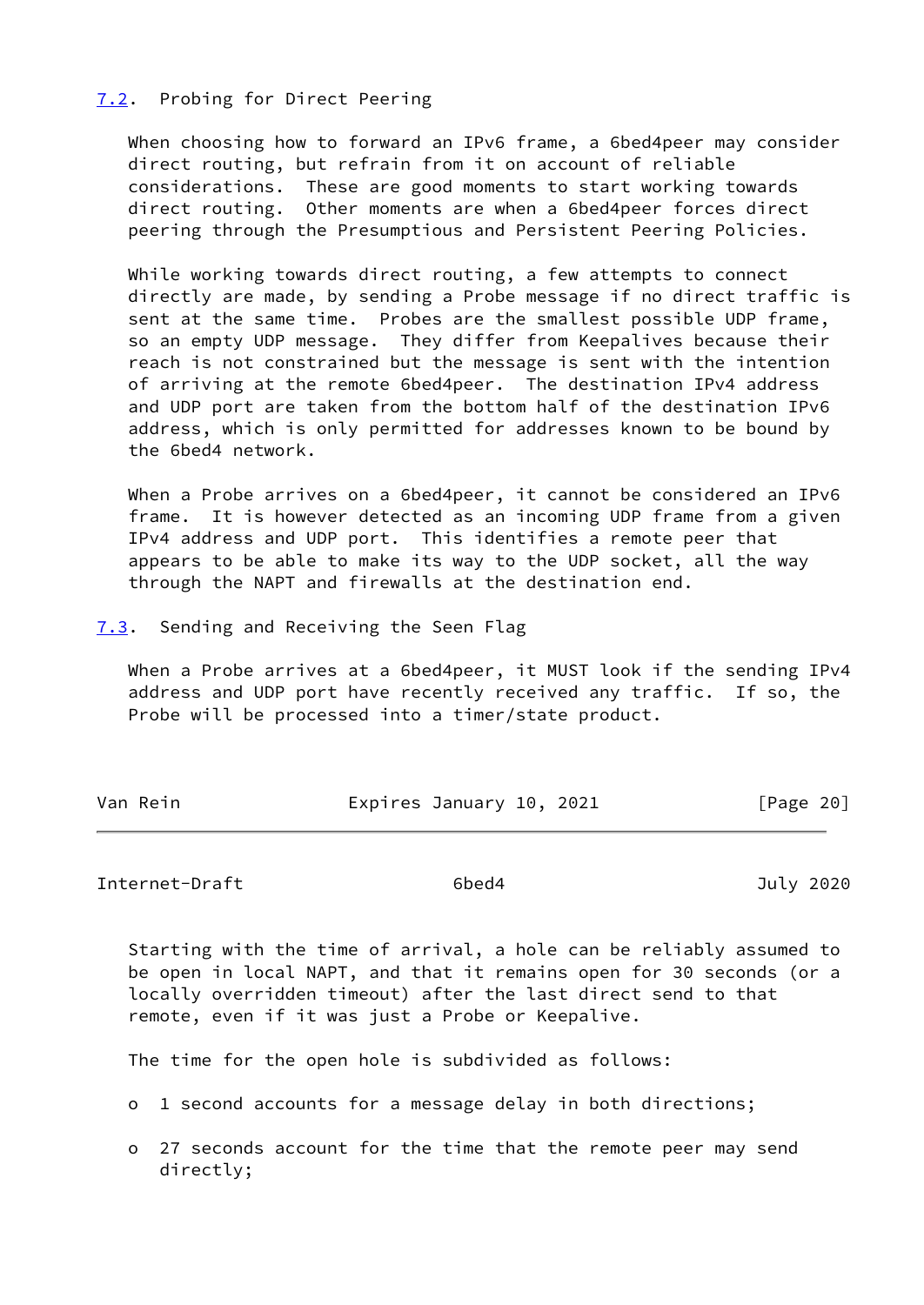o the remaining time allows informing the other side that a Probe arrived.

 when a NAPT hole is assumed to be open for 30 seconds, then this remaining time amounts to 2 seconds. This time period, added to the time of the last message sent to that remote, indicates a period in which the Seen flag can be sent to the remote. The remaining time may be negative, in which case the Sent flag is never sent to the remote. When the local NAPT holes are set to be open for longer periods, then the Seen flag is sent correspondingly longer.

 The Seen flag can be set in any Traffic Class that adheres to the format for the 6bed4 network. It does not matter if it is relayed through one or two 6bed4routers, because it informs about the direct connectivity between terminating 6bed4peers, whose IPv4 address and UDP port must occur in the bottom half of addresses if direct peering is to be considered at all.

 It is an event when the Seen flag arrives from a 6bed4peer, even from a 6bed4router, when it occurs in a Traffic Class that adheres to the format for the 6bed4 network. In case of this event, the destination 6bed4peer may conclude that it can use direct peering to the remote 6bed4peer for 27 seconds after arrival of the Seen flag. In active direct peering connections, the Seen flag is likely to be present on most frames, causing the regular reset of the 27-second timer.

# <span id="page-23-0"></span>[7.4](#page-23-0). Peer NAPT State

 Every 6bed4peer keeps some state for its remote peers. In contrast, the 6bed4router is a simple stateless process. The state kept per remote peer is known as Peer NAPT State, and is indexed by the IPv4 address and UDP port for the remote peer.

The information kept for each remote peer consists of:

o A current state and related timeout

| Van Rein | Expires January 10, 2021 | [Page 21] |
|----------|--------------------------|-----------|
|----------|--------------------------|-----------|

#### <span id="page-23-1"></span>Internet-Draft 6bed4 July 2020

o A time for the last message sent

- o A time for the last message sent directly
- o A time until which the Seen flag is reported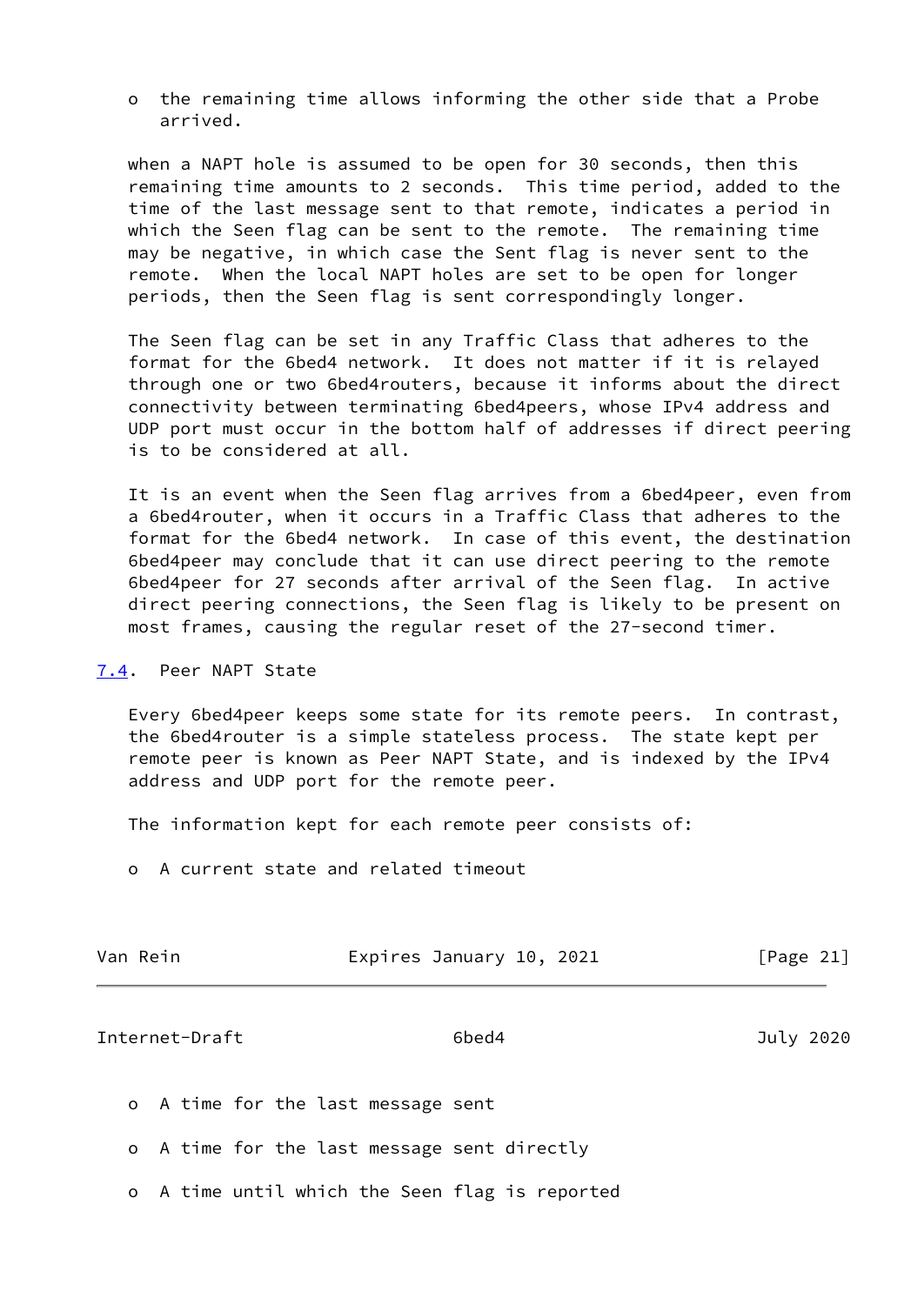o A /64 or /114 prefix for local address binding (once known)

 There is no explicit time until which direct peering is possible; this is instead derived from the current state.

 This information differs from 6bed4router state, which minimally requires just a /114 prefix and a timer until the next Keepalive needs to be sent. If so desired, the Keepalive timer can be reset when a message is sent to the 6bed4router without risking to reduce reliability.

# <span id="page-24-0"></span>[7.5](#page-24-0). State/Timer Diagram

 The Peer NAPT State for a 6bed4peer follows the following state diagram with default progression timeouts to administer sender state:



 This section describes the flow of this state/timer diagram for the Proper Peering, which is the default peering policy. The next section describes the modifications for the other peering policies.

 The transitions marked 1s and 25s represent a default transition to occur after 1 and 25 seconds in the state, respectively. Timeouts for NAPT holes below 28 seconds MAY be rejected by a 6bed4peer; if not, it MUST split the 25 second delays into values less that the NAPT hole timeout and send Keepalives at the extra points. The total time MUST however be kept at 25 seconds.

| Van Rein | Expires January 10, 2021 | [Page 22] |
|----------|--------------------------|-----------|
|          |                          |           |

<span id="page-24-1"></span>Internet-Draft 6bed4 July 2020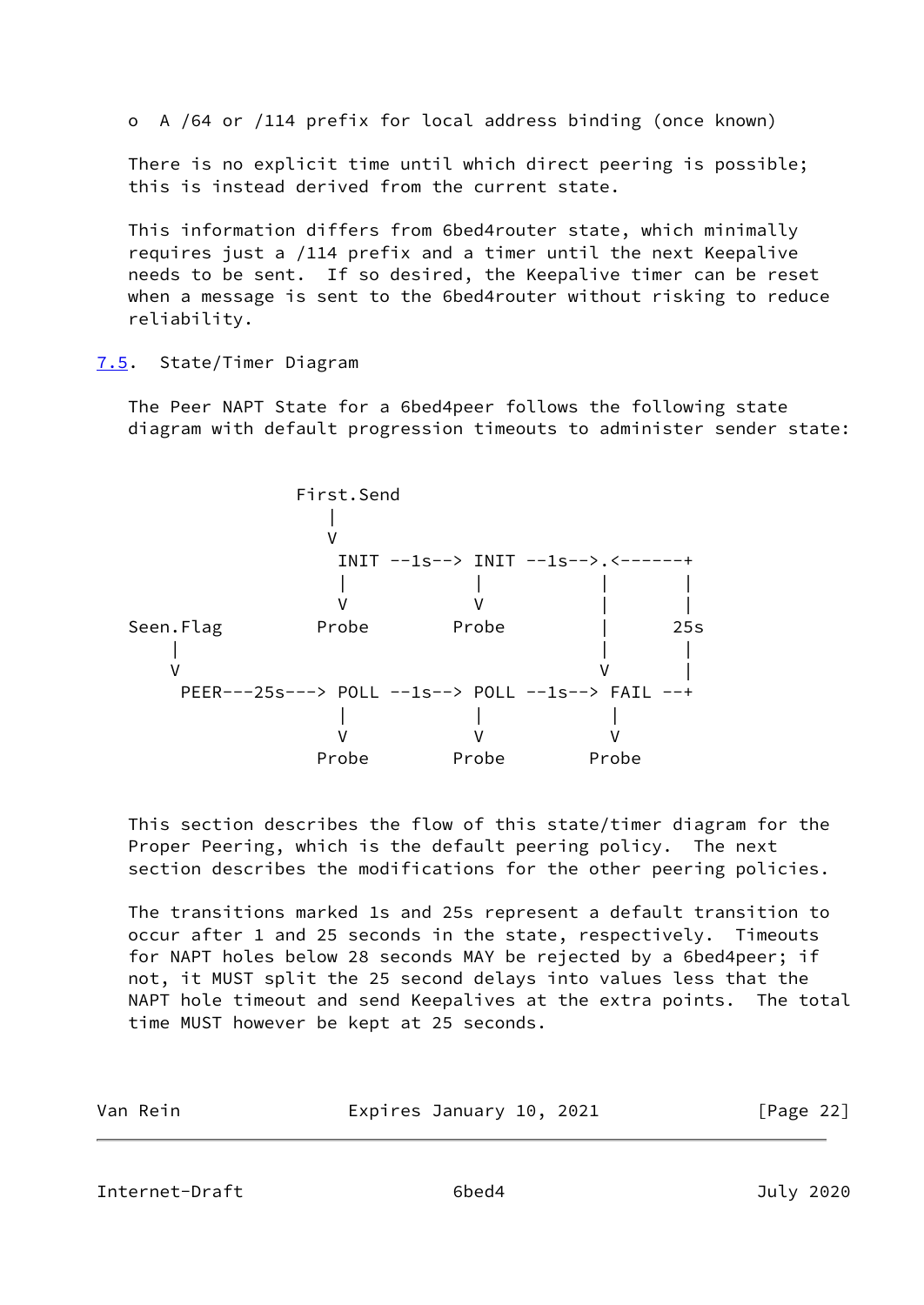First.Send marks the entry point to the diagram, used when initiating new Peer NAPT State for a remote 6bed4peer that had no such state managed yet. When entering FAIL state after a reasonable period with no traffic sent to the remote peer, the Peer NAPT State may be removed from administration. What counts as a "reasonable period" may be locally selected, but would normally be in the range of tens of seconds.

 Seen.Flag marks the point of reset of the state when a Seen flag is set for traffic from this remote. When connections are actively used, this flag would occur on most frames, causing repeated resets of this state diagram.

 Probe marks the side-effect of sending a Probe upon entry of a state. The intention of the Probe is to open a hole in outgoing NAPT and, at the same time, to reach the remote peer directly and trigger the return of a Seen flag.

The states in the diagram should be read as follows:

- INIT marks the intention to work towards reliable direct peering. A total of 3 Probes is sent to allow reasonable opportunity for the remote peer to detect it and send a Seen flag.
- PEER marks reliably direct peering for a duration of 27 seconds (continued into POLL states). Having established in hole in local NAPT, no need for further Probes exists.
- POLL still marks reliable direct peering, but also starts to send Probes because the hole in NAPT is assumed to be timing out soon. The Probes are hoped to trigger new Seen flags, and are especially useful during one-directional transmissions. However, when no traffic is passed at all there is nothing to carry the Seen flag, and the state diagram continues.
- FAIL marks durable failure to cause a Seen flag to be returned from the remote peer. This does not imply that the hole in NAPT towards that peer has been closed however; with 25 seconds between Probes, the hole would be kept open. TODO:SETTING. Because Probes have no IPv6 header, there is no vessel for Seen flags, so connections are setup to close after a reasonable time of inactivity.
- <span id="page-25-0"></span>[7.6](#page-25-0). Differentiation through Peering Policies

 When a Traffic Class passes into and over the 6bed4 network, and its format is that defined for the 6bed4 network, then it may specify a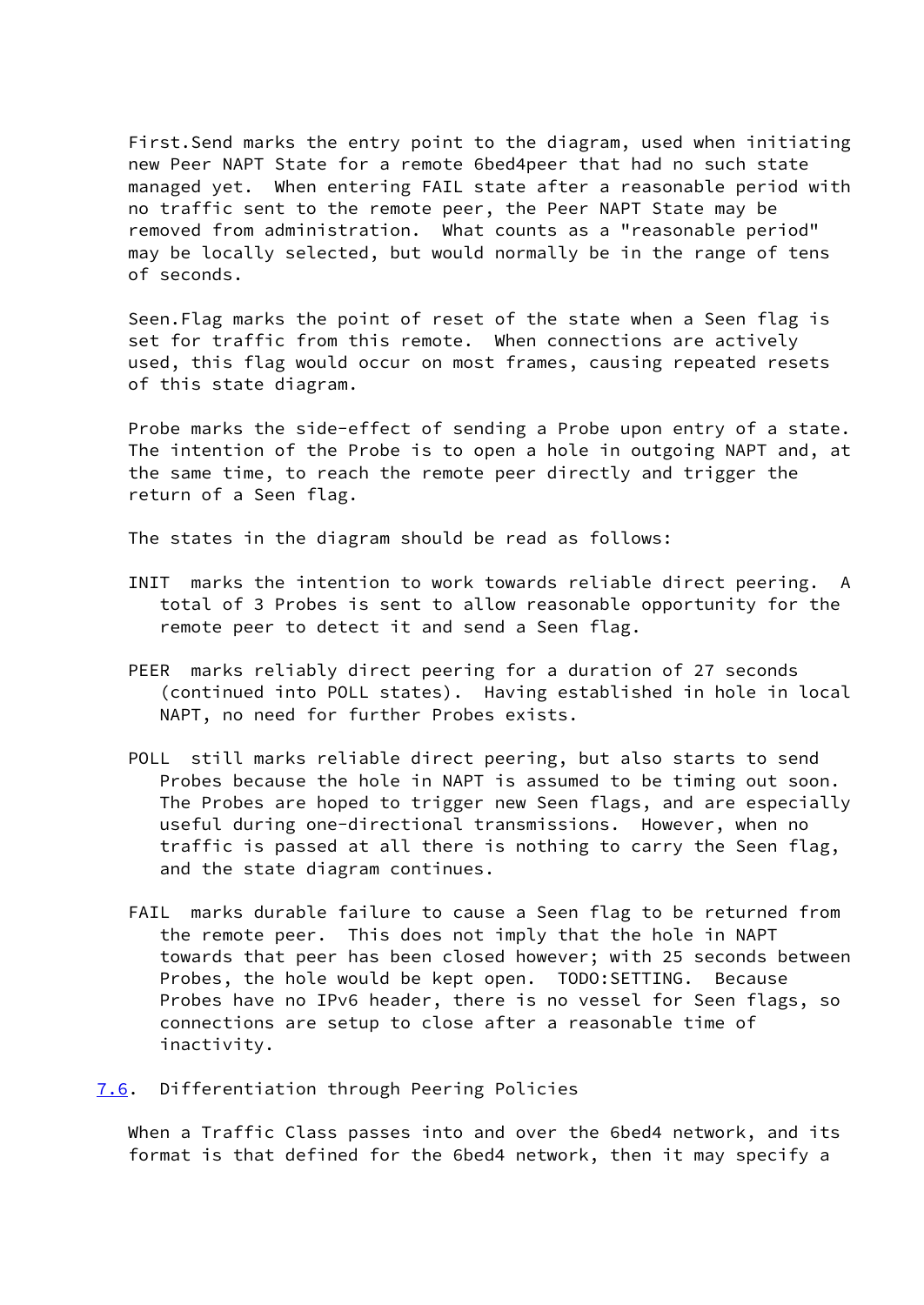<span id="page-26-1"></span> peering policy. In other cases, the default peering policy applies, which is Proper Peering.

 Peering Policies define how the choice between direct peering and the source's 6bed4router is made:

- Proper Peering defines the default behaviour as described in the previous paragram.
- Prohibited Peering does not interact with Peer NAPT State or its State/Timer diagram. Instead, traffic is always forwarded to the source's 6bed4router.
- Presumptious Peering forces direct peering during the INIT states, but has the default behaviour in all other states. When the frame causes creation of Peer NAT State, the First.Send entry point is used, but the first Probe MAY be dropped because the frame causing it takes its place.
- Persistent Peering forces direct peering in all states, but triggers errors instead of sending while residing in the FAIL state.

 There is only one Peer NAPT State for a given remote peer; this same diagram applies to all the peering policies, and may be modified by it. This allows traffic from a variety of peering policies and a variety of connections to share one knowledge base about direct peering.

<span id="page-26-0"></span>[7.7](#page-26-0). Bindable Local Prefix

 The Peer NAPT State holds a prefix, which is either the unspecified address 0::0, a /64 prefix followed by 64 zeroed bits, or a /114 prefix.

 The initial state depends on the purpose; when a 6bed4peer is contacted from an already-used source IPv6 prefix, then the full /114 may be copied to it. When initiating the contact through a Router Solicitation to the remote 6bed4peer, it is set to a /64 prefix to be shared, or to 0::0 if the prefix of the remote 6bed4peer is to be assumed.

Upon arrival of an initial Router Advertisement from a remote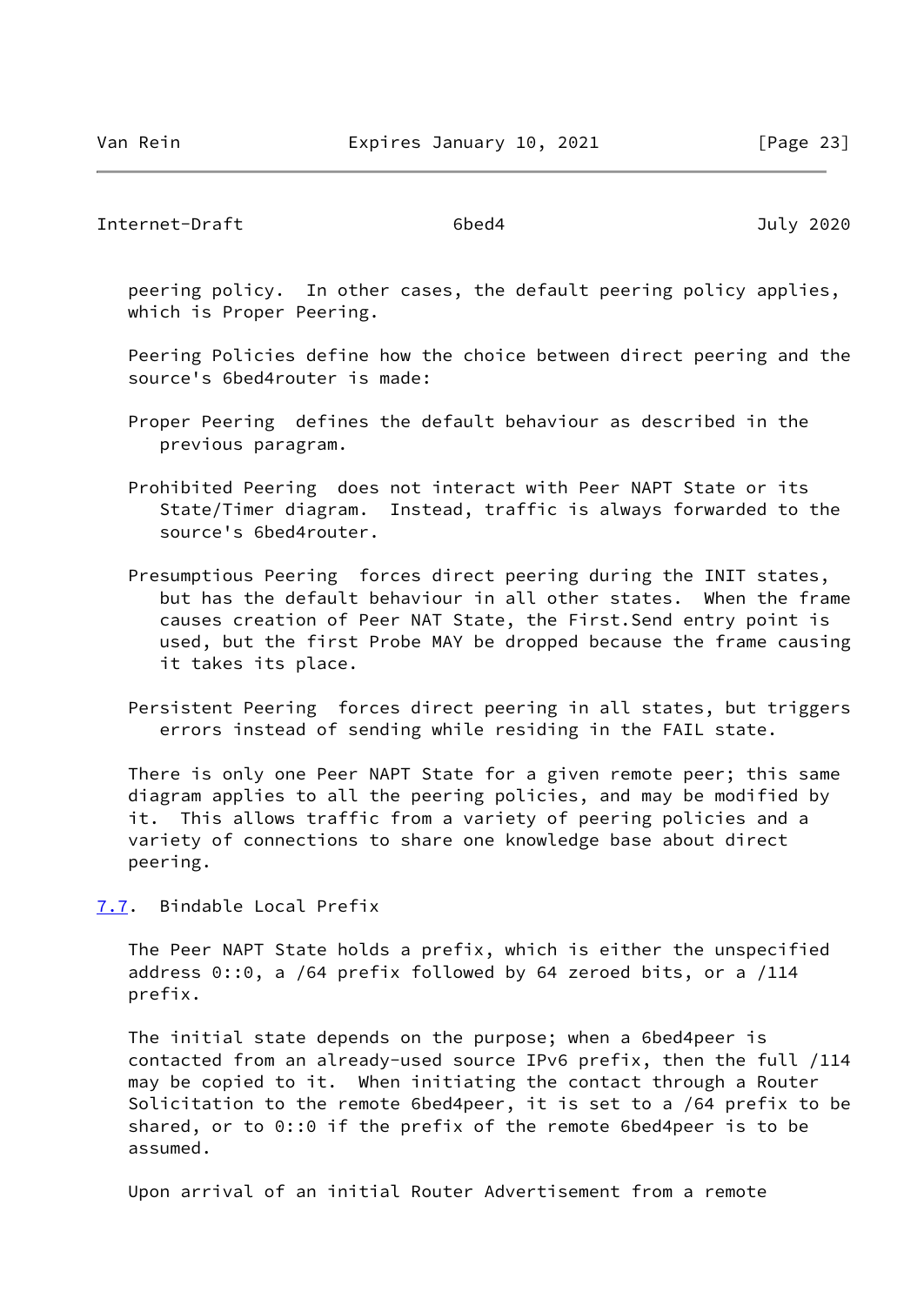6bed4peer, the /64 in the prefix is only updated when it was 0::0; the following IPv4 address and UDP port in the bottom half are always copied. The last 14 bits with the lanid are left zero.

 Until the /114 prefix is complete, it is not possible to bind a local address for traffic to the remote 6bed4peer, let alone use it as a

| Van Rein | Expires January 10, 2021 |  | [Page 24] |  |
|----------|--------------------------|--|-----------|--|
|          |                          |  |           |  |

<span id="page-27-1"></span>Internet-Draft 6bed4 July 2020

 source address. Only after the /114 prefix is known is it possible to select lanid values to complete the IPv6 address.

 After binding has occurred, a corrective Router Advertisement may overwrite the IPv4 address and UDP port in the bottom half of this binding prefix. This marks a change, and any further attempts to send to this remote peer from a previously bound source IPv6 address with different IPv4 address and UDP port in its bottom half are rejected by the 6bed4peer. TODO:CODE

 This undesirable situation blocks further direct peering and requires a fallback to the 6bed4router, whose connection is kept open through Keepalives. The same approach can only work between 6bed4peers when both send Keepalives to each other, but this may be wasteful in many scenarios, especially when normal traffic flows regularly. Also note that what worked for setting up direct peering once is likely to work again later.

### <span id="page-27-0"></span>[7.8](#page-27-0). Benefiting from Adaptive Flags

 The 6bed4 network is concerned with routing and peering policy; this is used by applications, whose logic may be so courteous that it does not matter if a locally bound address changes. In terms of the Socket API this would be the case when neither bind() nor getsockname() are ever called.

 Such ambivalence to the locally bound address can be a benefit when NAPT mappings alter on a given connection. It may help the number of direct peering successes to signal that such an address change does not matter to the application logic. To this end, the Adaptive flag can be set in frames submitted through a 6bed4peer, at the same time as the desired Peering Policy.

 When this flag is set, the behaviour in case of a mismatched prefix for the remote peer is not to reject the traffic, but instead to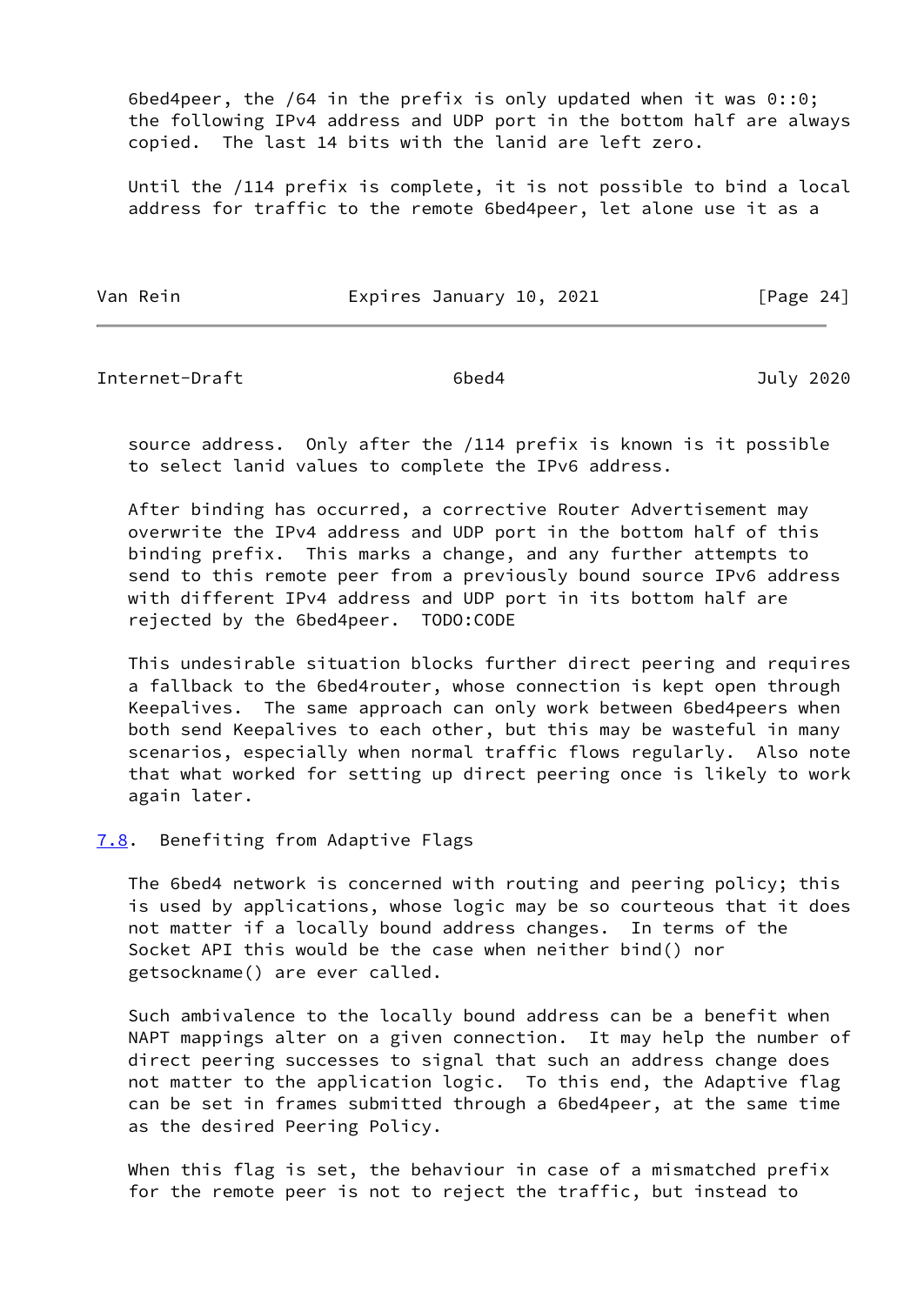substitute the IPv4 address and UDP port in the source IPv6 address of a frame; the /64 prefix should match as always, and the lanid is not altered.

 The address change is not reversed in the destination IPv6 address of reply traffic. This means that the application would receive the altered address. If this could otherwise lead to confusion, the application might choose to match reply traffic on the basis of a unique lanid or a random Flow Label.

 It is up to the application if this is possible, and in which frames sent. The safe default is to not allow Adaptive source IPv6

| Van Rein | Expires January 10, 2021 | [Page 25] |
|----------|--------------------------|-----------|
|----------|--------------------------|-----------|

<span id="page-28-1"></span>Internet-Draft 6bed4 July 2020

 addresses, but as long as it is usually beneficial to set the Adaptive flag whenever it is of no concern to application logic.

<span id="page-28-0"></span>[8](#page-28-0). Global Routing of TBD1::/32

TODO: SOLVE A FILTER ON AUTHORITATIVE GATEWAY ROUTERS

 HINTS FILE OPTION: Distribute the IPv4 addresses of gateway routers as part of the 6bed4router software, as is done for DNS root name servers.

 DNS OPTION: Define 32.gateway.6bed4.net to hold /32 gateways, and perhaps <IPv4/16>.48.gateway.6bed4.net to hold /48 gateways. These gateways are trusted by 6bed4routers. The only thing these gateways do is to relay native IPv6 prefix TBD1::/32 from/to the 6bed4 network. The IPv4/UDP is always that of the 6bed4router and the standard UDP port TBD2.

6TO4 OPTION??? Compare to [https://labs.ripe.net/Members/](https://labs.ripe.net/Members/emileaben/6to4-why-is-it-so-bad) [emileaben/6to4-why-is-it-so-bad](https://labs.ripe.net/Members/emileaben/6to4-why-is-it-so-bad) -- the main problem of 6to4 is firewalls not being setup for it, especially - <https://labs.ripe.net/Members/emileaben/6to4-how-bad-is-it-really> - if it is pushed through without asking users. Note that a 6bed4peer may also run on a LAN, but only announces an address prefix when Router Solicitation responds. The 6bed4router should however route properly... which is more easily established when it integrates into a router device where it has access to external interfaces and/or firewall rules. Given that, even using 2002::/16 instead of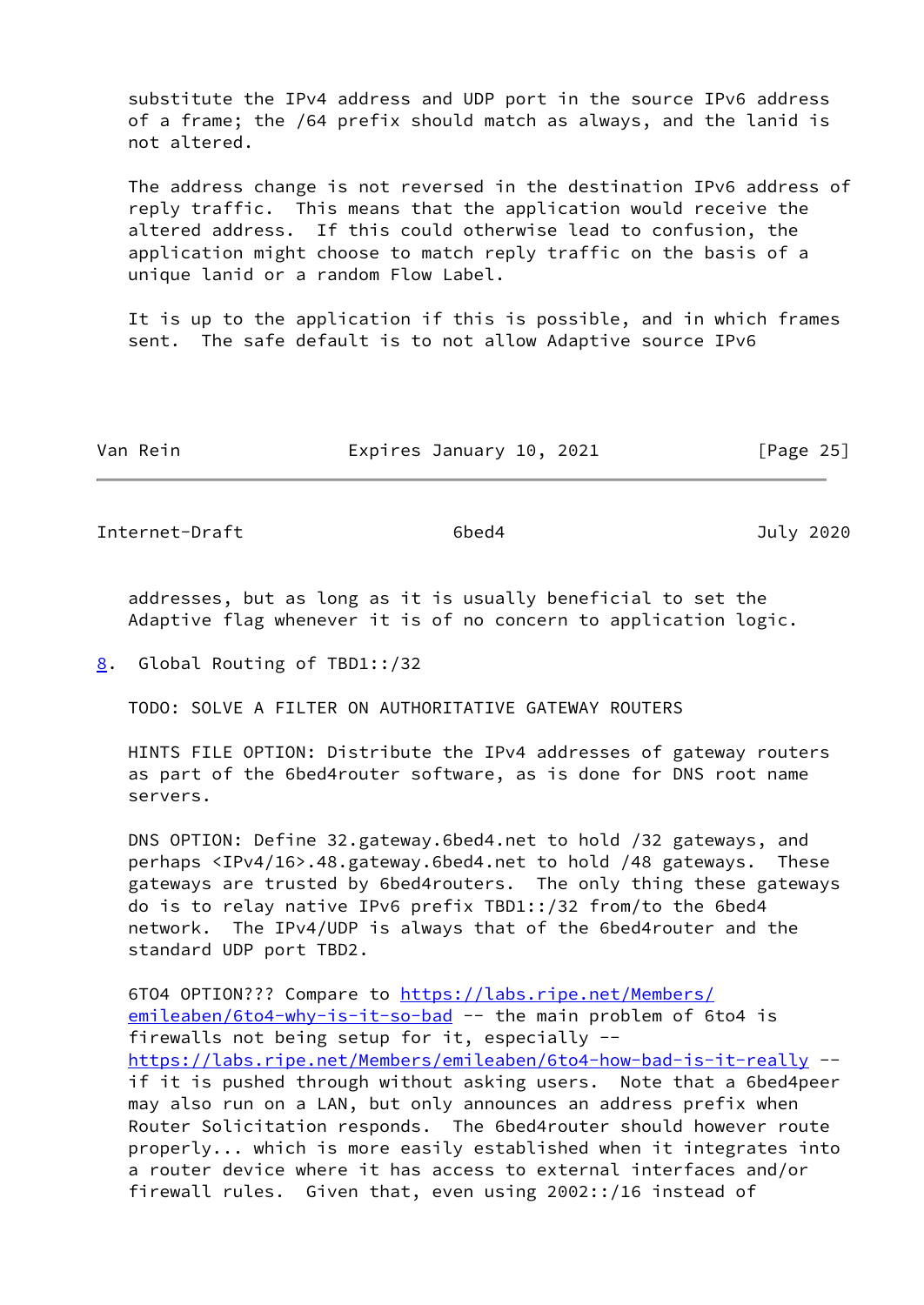TBD1::/32 and routing backend traffic over proto-41 might be an option? But it has fallen in disgrace, even if only the anycast/ unicast mixup of router setups appears to have been a cause and anycast was deprecated for 6to4. Still, there is the issue of firewall traversal (that we solve by demanding a public IPv4 address and fixed UDP port for 6bed4routers).

<span id="page-29-0"></span>[9](#page-29-0). IANA Considerations

 This specification reserves a 32-bit address prefix TBD1::/32 in the IPv6 address space assigned to the IANA IPv6 Special-Purpose Address Registry. The prefix will be exclusively used for 6bed4 addresses, and further assigned as defined in **[Section 3.3.3.](#page-9-0)** Addresses under this prefix can be used as source and destination addresses, as they are globally routable. The termination date for the allocation falls ten years after the publication date of this specification in the Request For Comments series; future standardisation work could modify the end date if this is considered useful.

Van Rein **Expires January 10, 2021** [Page 26]

<span id="page-29-1"></span>Internet-Draft 6bed4 July 2020

 This specification also reserves Port TBD2 from the pools of UDP ports, TCP ports and SCTP ports, subject to possible updates in follow-up specifications.

 The port TBD2 will be the port on which 6bed4routers provide their services. These servers form a public resource, and remote peers have no mechanism other than the standardised port to know how to contact an arbitrary 6bed4 Server of which only the Fallback IPv4 Address was found in an IPv6 destination address falling under the 6bed4 prefix TBD1::/32.

 [[CREF1: Requests to IANA / to be removed after processing: The requested assignment for TBD1 is 2001:64, so TBD1::/32 allocates 2001:64::/32 from 2001::/23 which is suggested (with the 6BONE example) in [RFC 2928](https://datatracker.ietf.org/doc/pdf/rfc2928) and [https://www.iana.org/assignments/ipv6](https://www.iana.org/assignments/ipv6-unicast-address-assignments/ipv6-unicast-address-assignments.xhtml) [unicast-address-assignments/ipv6-unicast-address-assignments.xhtml](https://www.iana.org/assignments/ipv6-unicast-address-assignments/ipv6-unicast-address-assignments.xhtml) The requested assignment for TBD2 is 25790, which is what we currently use in our code and experimental deployments. As per [RFC](https://datatracker.ietf.org/doc/pdf/rfc6335) [6335](https://datatracker.ietf.org/doc/pdf/rfc6335), this will probably be assigned under IETF Review or IESG Approval \_or\_ Expert Review, all defined in [RFC 5226.](https://datatracker.ietf.org/doc/pdf/rfc5226) Note that IETF Review is banned for independent submissions under [https://www.rfc-](https://www.rfc-editor.org/about/independent/)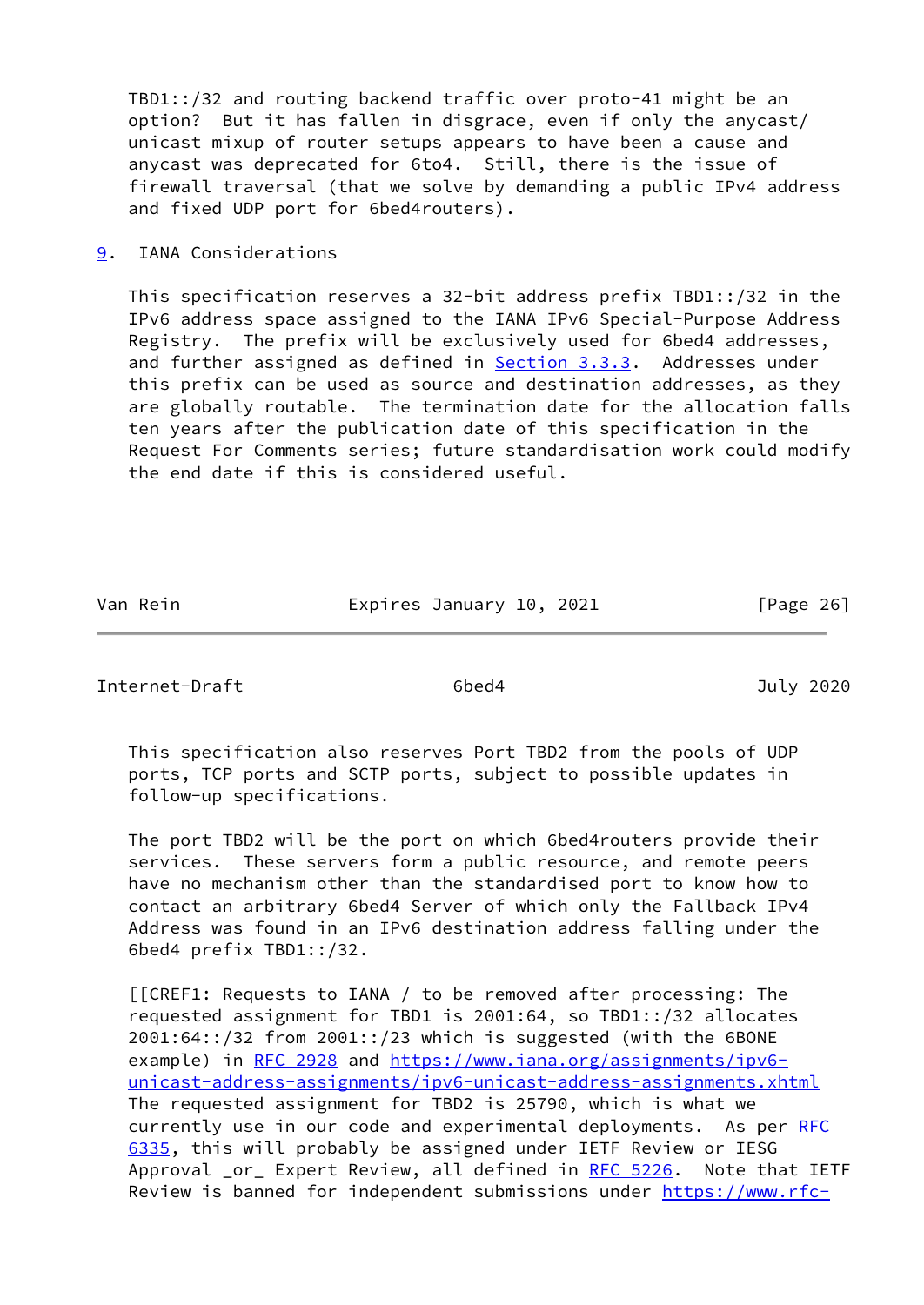[editor.org/about/independent/](https://www.rfc-editor.org/about/independent/) and IESG Approval is not a very common procedure. For Expert Review, it is necessary to document clearly that a Dynamic Port is required; this is the case because clients have no means to infer the port at which to contact a server or a peer. Especially for peers, whose addresses are inferred from their IPv6 address within the 6bed4 address space, there is no derivation mechanism for these ports; and it is the ability to communicate directly with peers that sets this mechanism apart as extremely scalable and apt for VoIP applications.  $-$ -Rick]]

### <span id="page-30-0"></span>[10.](#page-30-0) Security Considerations

 Tunneling mechanisms must always be on their guard for wrapped packets containing false origins [\[RFC6169](https://datatracker.ietf.org/doc/pdf/rfc6169)]. To shield against this, 6bed4 ensures that the source IPv4 address and UDP port of the together match either the Direct or Fallback 6bed4 Address contained in the source IPv6 address.

 Note that this facility works best when address filtering [[BCP38\]](#page-31-3) is applied. In lieu of authentication facilities for frame source, the best that the 6bed4 tunnel can do is to avoid worsening the problems of incomplete address filtering.

 One exception arises with the possibility that a target 6bed4-Prefixed Address publishes a /32+16 Prefix which is not seen everywhere on the Internet; or that such a prefix is not actually published at all. In such situations, a 6bed4 Frame may be routed to

| Van Rein | Expires January 10, 2021 | [Page 27] |
|----------|--------------------------|-----------|
|          |                          |           |

# <span id="page-30-1"></span>Internet-Draft 6bed4 July 2020

 a TBD1::/32 route, which passes it on to the Fallback 6bed4 Address contained in the IPv6 destination address. The list of routers that can pass on such traffic will generally be limited, and will be maintained externally to this specification, but documented on 6bed4.net. Routes announced to larger IP space than owned by the publishing Anonymous System MUST be registered on 6bed4.net so as to distinguish them from abuse. The domain will publish processible information that helps 6bed4 Servers to recognise this distinction too.

 It is important to realise that 6bed4 bypasses NAT and Firewalls. This is a feature inasfar as it enables peer-to-peer connectivity, but it also implies a responsibility to not lightly attach services to a 6bed4-Prefixed Address. There is no protection, other than what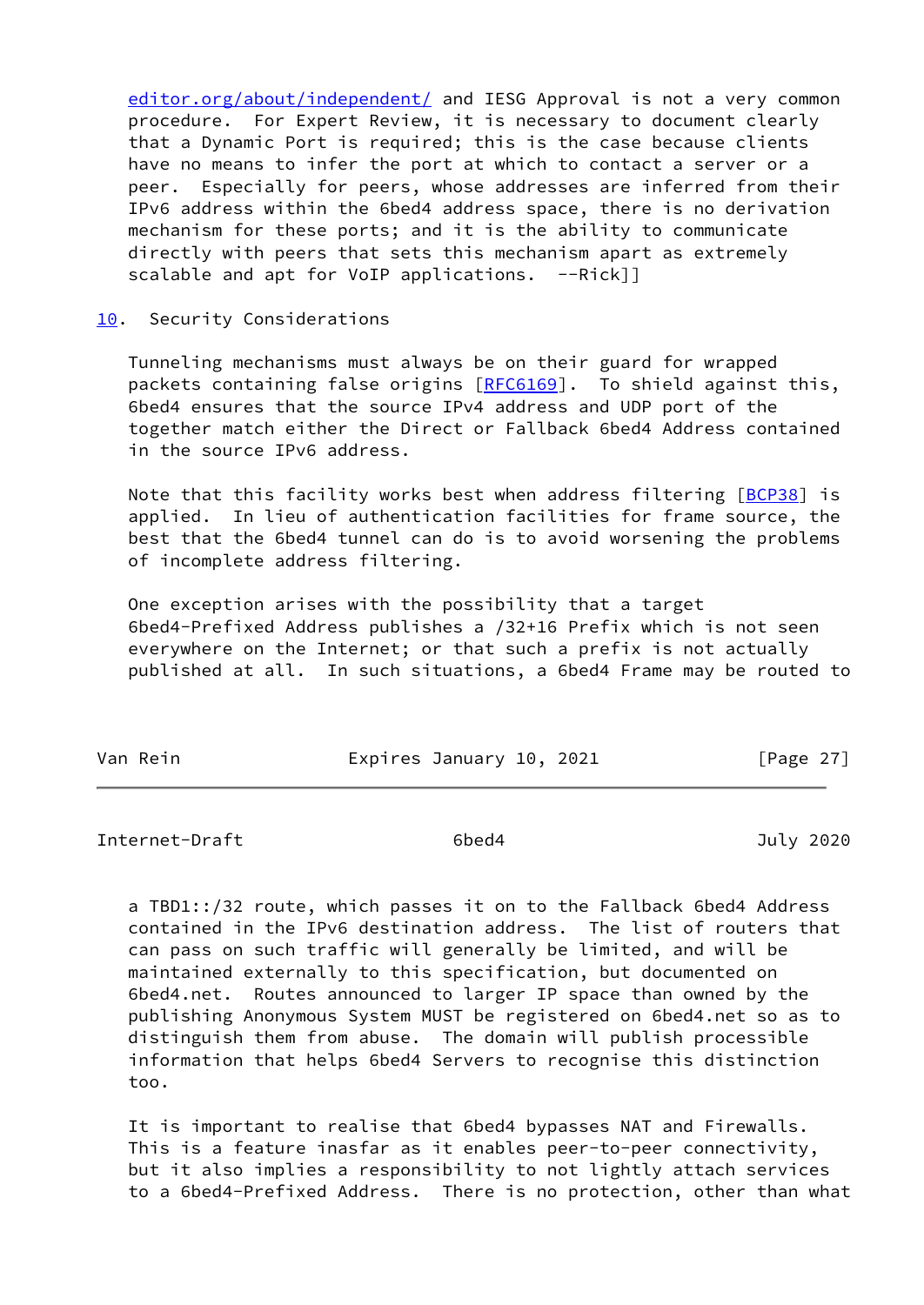is being added. Specifically noteworthy is that the operator of the 6bed4 Server cannot implement filtering on behalf of their customers; the ability to use Direct 6bed4 Connections would bypass this, and since this could happen at any time such filtering could not even be realiably made connection-aware.

#### <span id="page-31-0"></span>[11.](#page-31-0) Acknowledgements

 This work has evolved from a simple, and perhaps simplistic protocol to its current form. I owe gratitude to many who contributed.

 Special thanks go to SURFnet, for generally supporting the idea of 6bed4 and providing long-term support for the first public 6bed4router, as well as supporting the expansion of the initial tunnel investigation work into a generally useful publication [\[RFC7059](https://datatracker.ietf.org/doc/pdf/rfc7059)].

 Thanks for financial support in developing phases of the specification and coding of 6bed4 are due towards NLnet Foundation, as well as SURFnet and SIDNfonds.

 I owe gratitude to the NLUUG, ISOC NL and RIPE communities for discussing prior tunnel designs and pointing out scaling and routing problems; although the protocol has become more complex it also has become more reliable and, I think, more generally acceptable.

 Many thanks to Henri Manson for supporting me over a long time in experimental development and many, many tests.

 Finally, the work in this tunnel design called for a creative mind set in which technical concepts were highly fluid and changing. Although it would be difficult to point out a direct link or assign an economic figure, the ability to think in such a mode has clearly been influenced by independent, thought-provoking, boundary-breaking

| Van Rein | Expires January 10, 2021 | [Page 28] |
|----------|--------------------------|-----------|
|          |                          |           |

<span id="page-31-2"></span>Internet-Draft 6bed4 July 2020

 expression by the many artists whose work I have been able to enjoy. I cherish art in all its forms for its incredible power to help us be imaginative and innovative in the pragmatic field of technology.

# <span id="page-31-1"></span>[12.](#page-31-1) Normative References

<span id="page-31-3"></span>[BCP38] Ferguson, P. and D. Senie, "Network Ingress Filtering: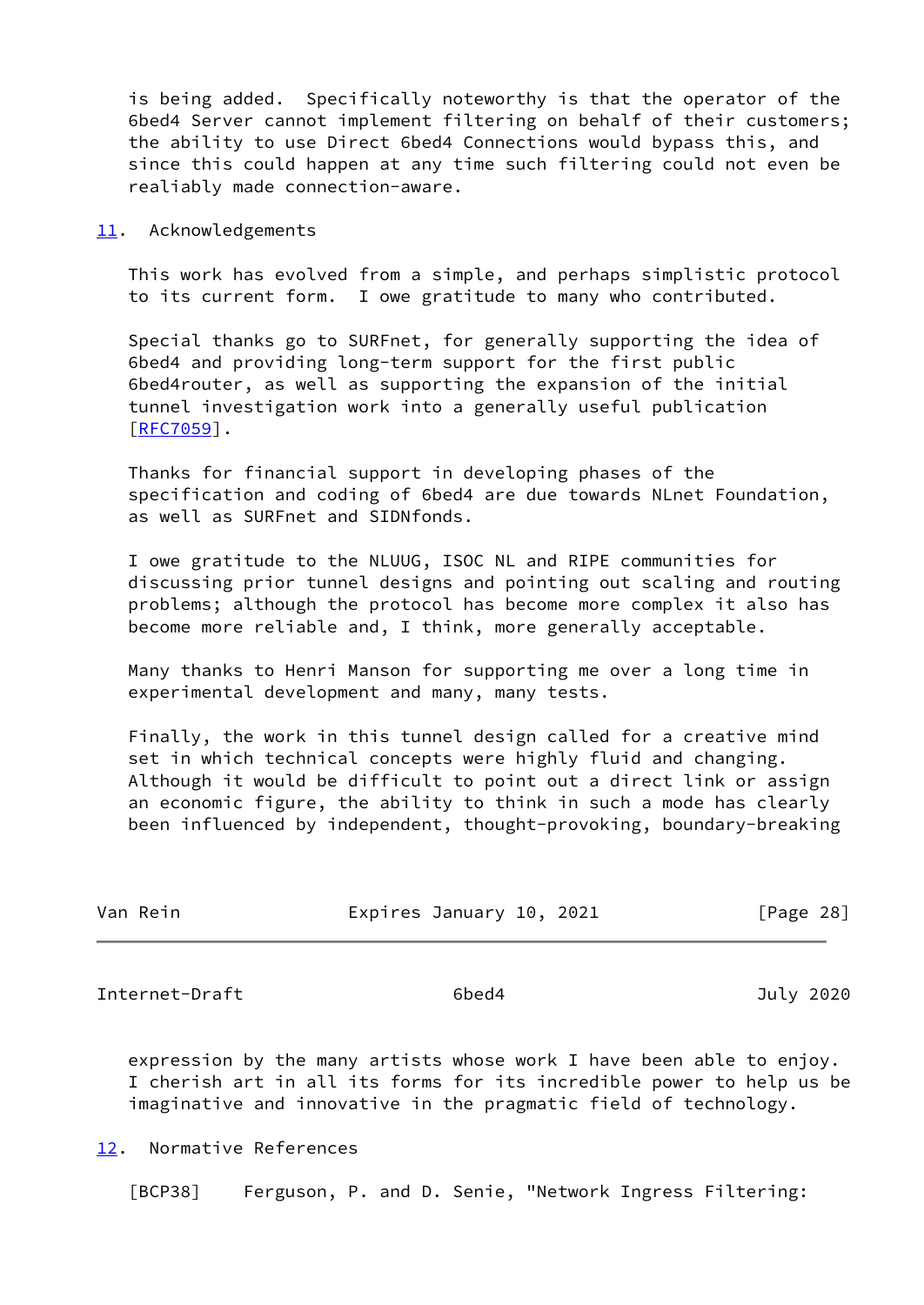Defeating Denial of Service Attacks which employ IP Source Address Spoofing", [BCP 38](https://datatracker.ietf.org/doc/pdf/bcp38), [RFC 2827](https://datatracker.ietf.org/doc/pdf/rfc2827), May 2000.

[IEEE-EUI64]

 IEEE, "Guidelines for 64-bit Global Identifier (EUI- 64TM)", December 2013.

- [POTAROO] Huston, G., "Testing Teredo", April 2011, <[http://www.potaroo.net/ispcol/2011-04/teredo.html>](http://www.potaroo.net/ispcol/2011-04/teredo.html).
- [RFC2119] Bradner, S., "Key words for use in RFCs to Indicate Requirement Levels", [BCP 14](https://datatracker.ietf.org/doc/pdf/bcp14), [RFC 2119](https://datatracker.ietf.org/doc/pdf/rfc2119), March 1997.
- [RFC2372] Evans, K., Klein, J., and J. Lyon, "Transaction Internet Protocol - Requirements and Supplemental Information", [RFC 2372,](https://datatracker.ietf.org/doc/pdf/rfc2372) July 1998.
- [RFC2474] Nichols, K., Blake, S., Baker, F., and D. Black, "Definition of the Differentiated Services Field (DS Field) in the IPv4 and IPv6 Headers", [RFC 2474](https://datatracker.ietf.org/doc/pdf/rfc2474), DOI 10.17487/RFC2474, December 1998, <[https://www.rfc-editor.org/info/rfc2474>](https://www.rfc-editor.org/info/rfc2474).
- [RFC3095] Bormann, C., Burmeister, C., Degermark, M., Fukushima, H., Hannu, H., Jonsson, L-E., Hakenberg, R., Koren, T., Le, K., Liu, Z., Martensson, A., Miyazaki, A., Svanbro, K., Wiebke, T., Yoshimura, T., and H. Zheng, "RObust Header Compression (ROHC): Framework and four profiles: RTP, UDP, ESP, and uncompressed", [RFC 3095,](https://datatracker.ietf.org/doc/pdf/rfc3095) July 2001.
- [RFC3168] Ramakrishnan, K., Floyd, S., and D. Black, "The Addition of Explicit Congestion Notification (ECN) to IP", [RFC 3168,](https://datatracker.ietf.org/doc/pdf/rfc3168) DOI 10.17487/RFC3168, September 2001, <[https://www.rfc-editor.org/info/rfc3168>](https://www.rfc-editor.org/info/rfc3168).
- [RFC3261] Rosenberg, J., Schulzrinne, H., Camarillo, G., Johnston, A., Peterson, J., Sparks, R., Handley, M., and E. Schooler, "SIP: Session Initiation Protocol", [RFC 3261](https://datatracker.ietf.org/doc/pdf/rfc3261), June 2002.

| Expires January 10, 2021<br>Van Rein | [Page 29] |
|--------------------------------------|-----------|
|--------------------------------------|-----------|

Internet-Draft 6bed4 July 2020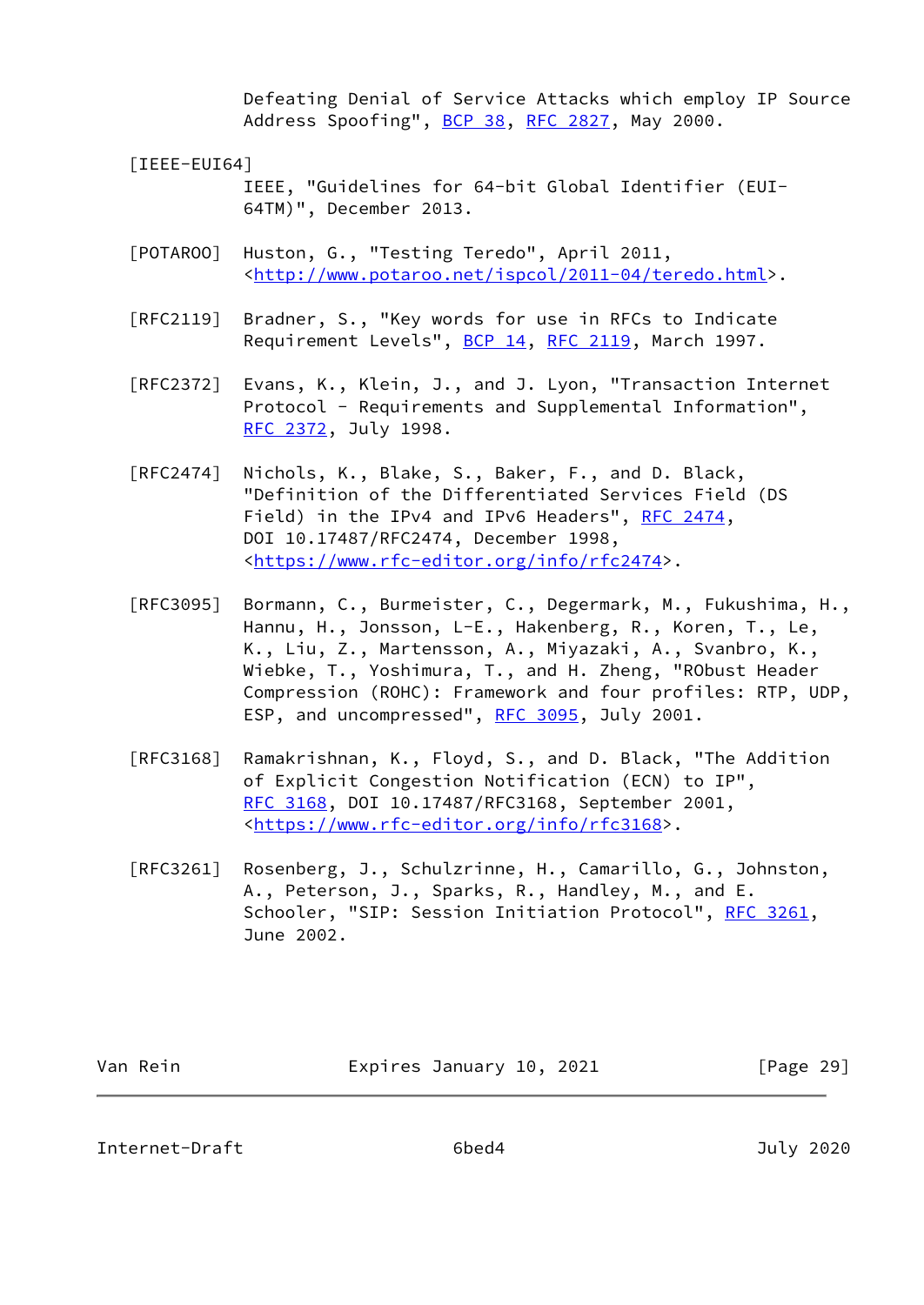- [RFC3489] Rosenberg, J., Weinberger, J., Huitema, C., and R. Mahy, "STUN - Simple Traversal of User Datagram Protocol (UDP) Through Network Address Translators (NATs)", [RFC 3489](https://datatracker.ietf.org/doc/pdf/rfc3489), March 2003.
- [RFC3513] Hinden, R. and S. Deering, "Internet Protocol Version 6 (IPv6) Addressing Architecture", [RFC 3513,](https://datatracker.ietf.org/doc/pdf/rfc3513) DOI 10.17487/RFC3513, April 2003, <[https://www.rfc-editor.org/info/rfc3513>](https://www.rfc-editor.org/info/rfc3513).
- [RFC4193] Hinden, R. and B. Haberman, "Unique Local IPv6 Unicast Addresses", [RFC 4193,](https://datatracker.ietf.org/doc/pdf/rfc4193) DOI 10.17487/RFC4193, October 2005, <[https://www.rfc-editor.org/info/rfc4193>](https://www.rfc-editor.org/info/rfc4193).
- [RFC4291] Hinden, R. and S. Deering, "IP Version 6 Addressing Architecture", [RFC 4291](https://datatracker.ietf.org/doc/pdf/rfc4291), February 2006.
- [RFC4380] Huitema, C., "Teredo: Tunneling IPv6 over UDP through Network Address Translations (NATs)", [RFC 4380](https://datatracker.ietf.org/doc/pdf/rfc4380), February 2006.
- [RFC4787] Audet, F. and C. Jennings, "Network Address Translation (NAT) Behavioral Requirements for Unicast UDP", [BCP 127](https://datatracker.ietf.org/doc/pdf/bcp127), [RFC 4787,](https://datatracker.ietf.org/doc/pdf/rfc4787) January 2007.
- [RFC4861] Narten, T., Nordmark, E., Simpson, W., and H. Soliman, "Neighbor Discovery for IP version 6 (IPv6)", [RFC 4861](https://datatracker.ietf.org/doc/pdf/rfc4861), September 2007.
- [RFC4862] Thomson, S., Narten, T., and T. Jinmei, "IPv6 Stateless Address Autoconfiguration", [RFC 4862,](https://datatracker.ietf.org/doc/pdf/rfc4862) September 2007.
- [RFC4941] Narten, T., Draves, R., and S. Krishnan, "Privacy Extensions for Stateless Address Autoconfiguration in IPv6", [RFC 4941](https://datatracker.ietf.org/doc/pdf/rfc4941), September 2007.
- [RFC4960] Stewart, R., "Stream Control Transmission Protocol", [RFC 4960,](https://datatracker.ietf.org/doc/pdf/rfc4960) September 2007.
- [RFC5175] Haberman, B., Ed. and R. Hinden, "IPv6 Router Advertisement Flags Option", [RFC 5175](https://datatracker.ietf.org/doc/pdf/rfc5175), DOI 10.17487/RFC5175, March 2008, <[https://www.rfc-editor.org/info/rfc5175>](https://www.rfc-editor.org/info/rfc5175).
- [RFC5389] Rosenberg, J., Mahy, R., Matthews, P., and D. Wing, "Session Traversal Utilities for NAT (STUN)", [RFC 5389](https://datatracker.ietf.org/doc/pdf/rfc5389), October 2008.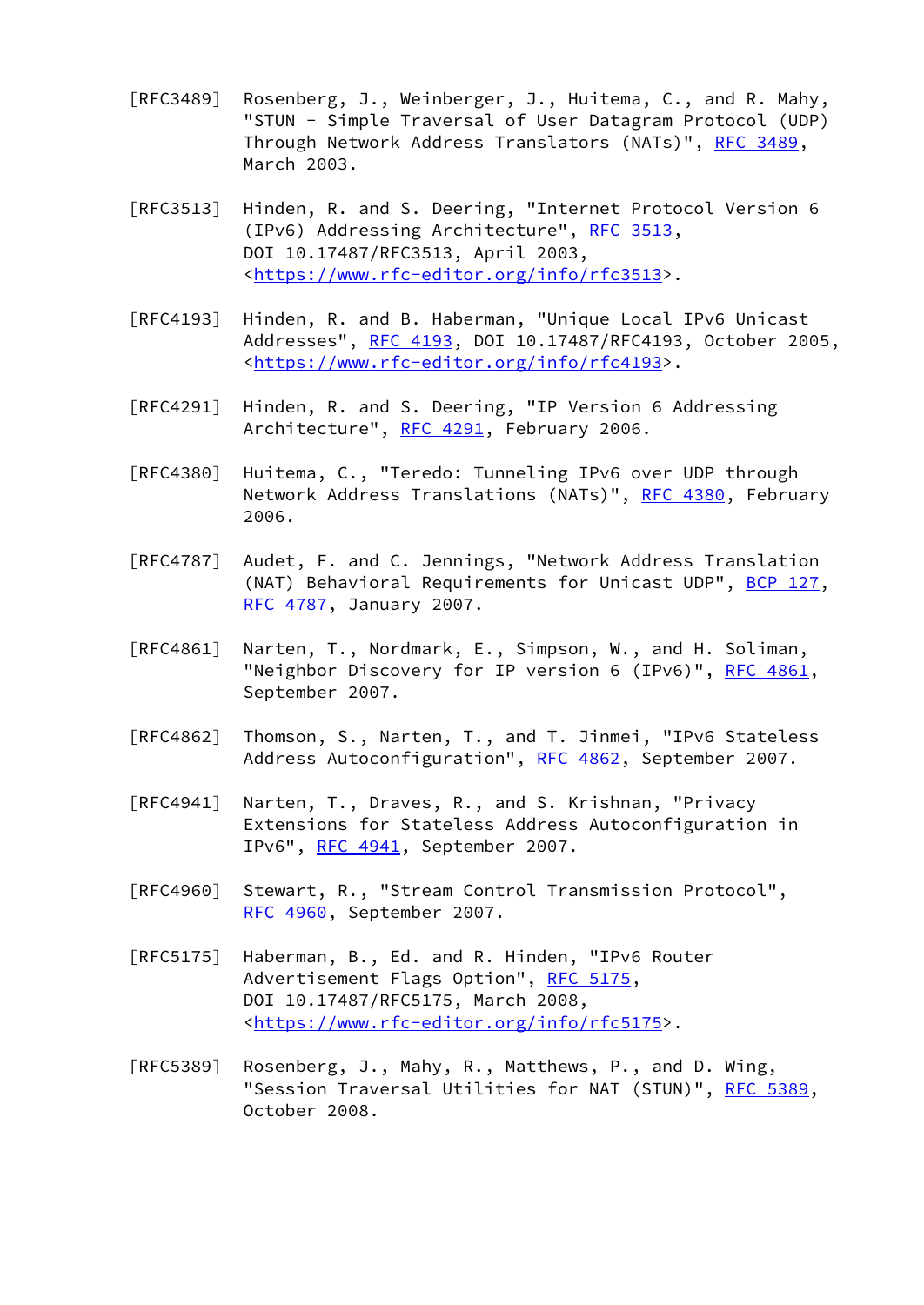<span id="page-34-0"></span>Internet-Draft 6bed4 July 2020

|                  | [RFC6169] Krishnan, S., Thaler, D., and J. Hoagland, "Security<br>Concerns with IP Tunneling", RFC 6169, April 2011.                                            |
|------------------|-----------------------------------------------------------------------------------------------------------------------------------------------------------------|
|                  | [RFC6455] Fette, I. and A. Melnikov, "The WebSocket Protocol",<br><u>RFC 6455</u> , December 2011.                                                              |
| [RFC6496]        | Krishnan, S., Laganier, J., Bonola, M., and A. Garcia-<br>Martinez, "Secure Proxy ND Support for SEcure Neighbor<br>Discovery (SEND)", RFC 6496, February 2012. |
| [RFC6724]        | Thaler, D., Draves, R., Matsumoto, A., and T. Chown,<br>"Default Address Selection for Internet Protocol Version 6<br>(IPv6)", RFC 6724, September 2012.        |
| [RFC7059]        | Steffann, S., van Beijnum, I., and R. van Rein, "A<br>Comparison of IPv6-over-IPv4 Tunnel Mechanisms", RFC 7059,<br>November 2013.                              |
| Author's Address |                                                                                                                                                                 |

 Rick van Rein OpenFortress B.V. Haarlebrink 5 Enschede, Overijssel 7544 WP The Netherlands

Email: rick@openfortress.nl